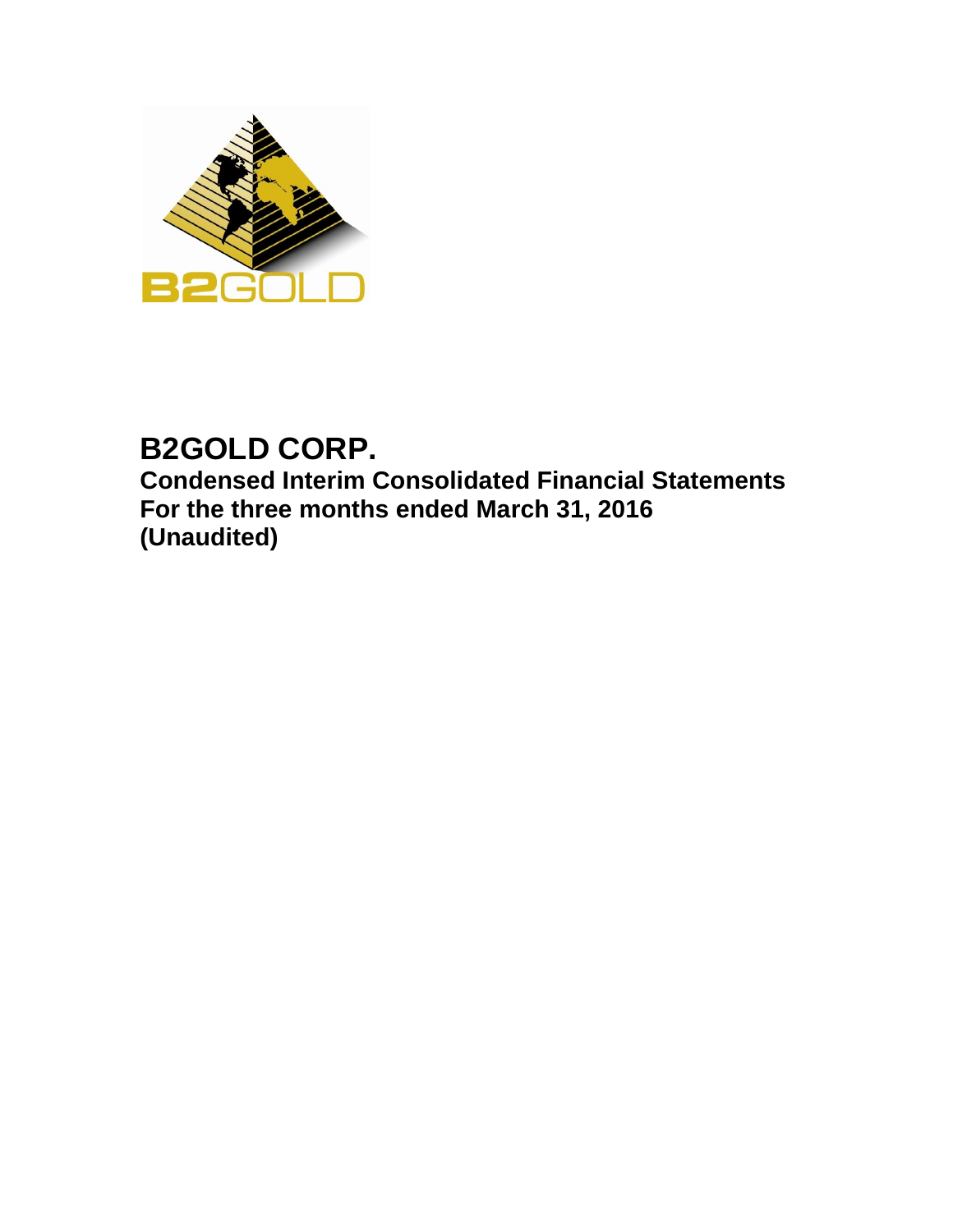### **B2GOLD CORP. CONDENSED INTERIM CONSOLIDATED STATEMENTS OF OPERATIONS FOR THE THREE MONTHS ENDED MARCH 31**

(Expressed in thousands of United States dollars, except shares and per share amounts) (Unaudited)

|                                                                                                                                                                                                                                                                                                              |          | 2016                                                         |          | 2015                                                                  |  |  |
|--------------------------------------------------------------------------------------------------------------------------------------------------------------------------------------------------------------------------------------------------------------------------------------------------------------|----------|--------------------------------------------------------------|----------|-----------------------------------------------------------------------|--|--|
| Gold revenue                                                                                                                                                                                                                                                                                                 | \$       | 144,252                                                      | \$       | 138,892                                                               |  |  |
| Cost of sales                                                                                                                                                                                                                                                                                                |          |                                                              |          |                                                                       |  |  |
| Production costs<br>Depreciation and depletion<br>Royalties and production taxes                                                                                                                                                                                                                             |          | (61, 644)<br>(34, 313)<br>(5,856)                            |          | (77, 823)<br>(32, 795)<br>(4,995)                                     |  |  |
| <b>Total cost of sales</b>                                                                                                                                                                                                                                                                                   |          | (101, 813)                                                   |          | (115, 613)                                                            |  |  |
| <b>Gross profit</b>                                                                                                                                                                                                                                                                                          |          | 42,439                                                       |          | 23,279                                                                |  |  |
| General and administrative<br>Share-based payments (Note 9)<br>Provision for non-recoverable input taxes<br>Foreign exchange gains (losses)<br>Other                                                                                                                                                         |          | (7, 488)<br>(5, 385)<br>(242)<br>362<br>(1, 535)             |          | (9,708)<br>(5,488)<br>26<br>(1,749)<br>(729)                          |  |  |
| <b>Operating income</b>                                                                                                                                                                                                                                                                                      |          | 28,151                                                       |          | 5,631                                                                 |  |  |
| Gain (loss) on fair value of convertible notes (Note 8)<br>Gain on sale of Bellavista property<br>Community relations<br>Interest and financing expense<br>Realized losses on derivative instruments<br>Unrealized losses on derivative instruments<br>Write-down of long-term investments (Note 5)<br>Other |          | (5,959)<br>(887)<br>(3,026)<br>(5, 495)<br>(9, 450)<br>(911) |          | 1,693<br>2,192<br>(849)<br>(1,708)<br>(554)<br>(93)<br>(1,338)<br>604 |  |  |
| Income before taxes                                                                                                                                                                                                                                                                                          |          | 2,423                                                        |          | 5,578                                                                 |  |  |
| Current income tax, withholding and other taxes (expense) recovery (Note 14)<br>Deferred income tax recovery (expense)                                                                                                                                                                                       |          | (4, 345)<br>8,573                                            |          | 2,296<br>(1,533)                                                      |  |  |
| Net income for the period                                                                                                                                                                                                                                                                                    | \$       | 6,651                                                        | \$       | 6,341                                                                 |  |  |
| Attributable to:<br>Shareholders of the Company<br>Non-controlling interests                                                                                                                                                                                                                                 | \$       | 8,317<br>(1,666)                                             | \$       | 6,262<br>79                                                           |  |  |
| Net income for the period                                                                                                                                                                                                                                                                                    | \$       | 6,651                                                        | \$       | 6,341                                                                 |  |  |
| Income per share (attributable to shareholders of the Company) (Note 9)<br>Basic<br><b>Diluted</b>                                                                                                                                                                                                           | \$<br>\$ | 0.01<br>0.01                                                 | \$<br>\$ | 0.01<br>0.00                                                          |  |  |
| Weighted average number of common shares outstanding (in thousands) (Note 9)<br><b>Basic</b><br><b>Diluted</b>                                                                                                                                                                                               |          | 927,139<br>930,800                                           |          | 917,660<br>986,422                                                    |  |  |

See accompanying notes to condensed interim consolidated financial statements.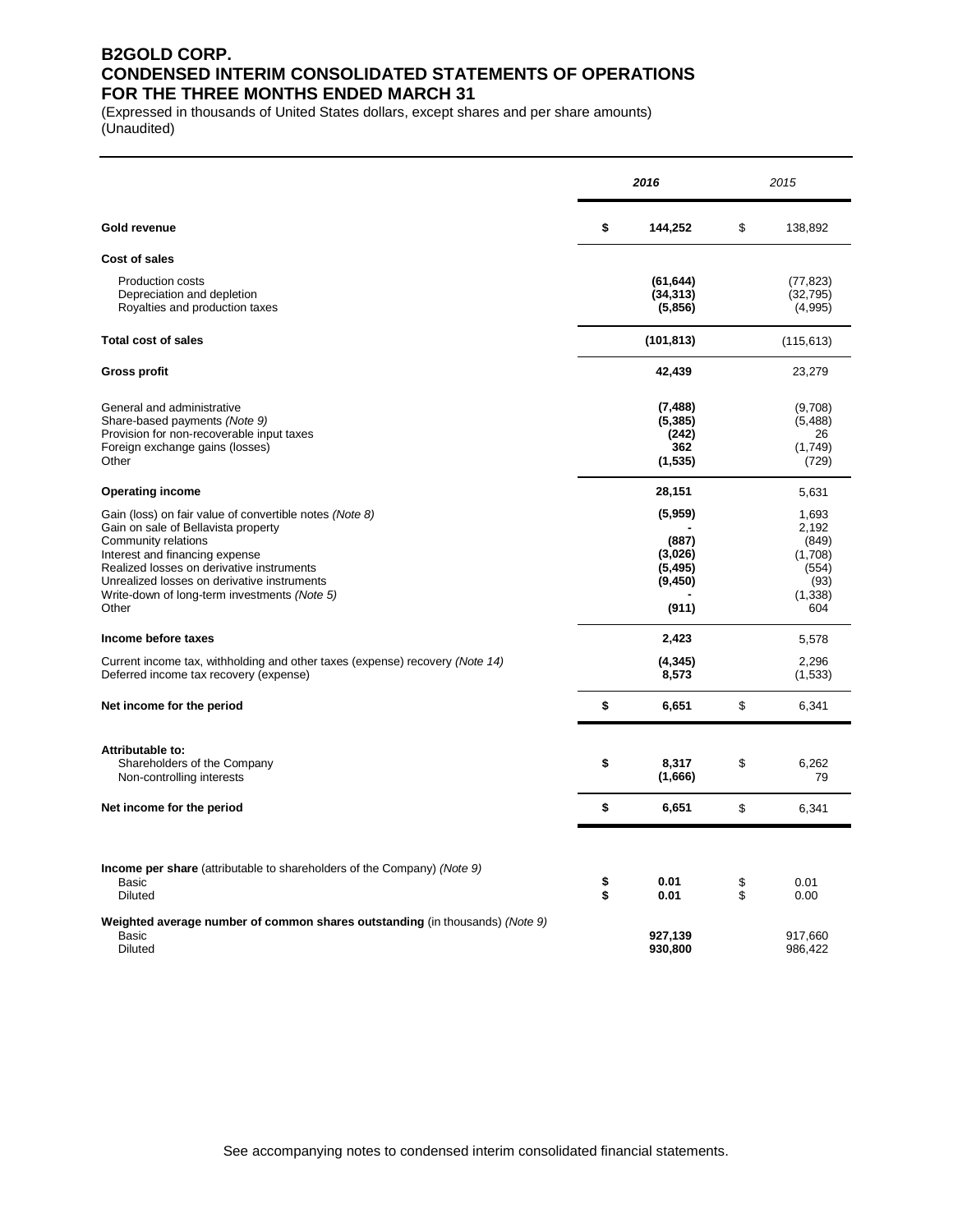### **B2GOLD CORP. CONDENSED INTERIM CONSOLIDATED STATEMENTS OF COMPREHENSIVE INCOME FOR THE THREE MONTHS ENDED MARCH 31**

(Expressed in thousands of United States dollars) (Unaudited)

|                                                                                                                                                                                            | 2016                    | 2015 |                    |  |  |
|--------------------------------------------------------------------------------------------------------------------------------------------------------------------------------------------|-------------------------|------|--------------------|--|--|
| Net income for the period                                                                                                                                                                  | \$<br>6,651             | \$   | 6,341              |  |  |
| Other comprehensive income (loss)                                                                                                                                                          |                         |      |                    |  |  |
| Items that may be reclassified subsequently to net income:<br>- Cumulative translation adjustment ("CTA")<br>- Unrealized gain (loss) on investments, net of deferred tax expense (Note 5) | 4,364                   |      | (24, 133)<br>(392) |  |  |
| Other comprehensive income (loss) for the period                                                                                                                                           | 4,364                   |      | (24, 525)          |  |  |
| Total comprehensive income (loss) for the period                                                                                                                                           | \$<br>11,015            | \$   | (18, 184)          |  |  |
| Total other comprehensive income (loss) attributable to:<br>Shareholders of the Company<br>Non-controlling interests                                                                       | \$<br>4,364             | \$   | (23, 786)<br>(739) |  |  |
|                                                                                                                                                                                            | \$<br>4,364             | \$   | (24, 525)          |  |  |
| Total comprehensive income (loss) attributable to:<br>Shareholders of the Company<br>Non-controlling interests                                                                             | \$<br>12,681<br>(1,666) | \$   | (17, 524)<br>(660) |  |  |
|                                                                                                                                                                                            | \$<br>11,015            | \$   | (18, 184)          |  |  |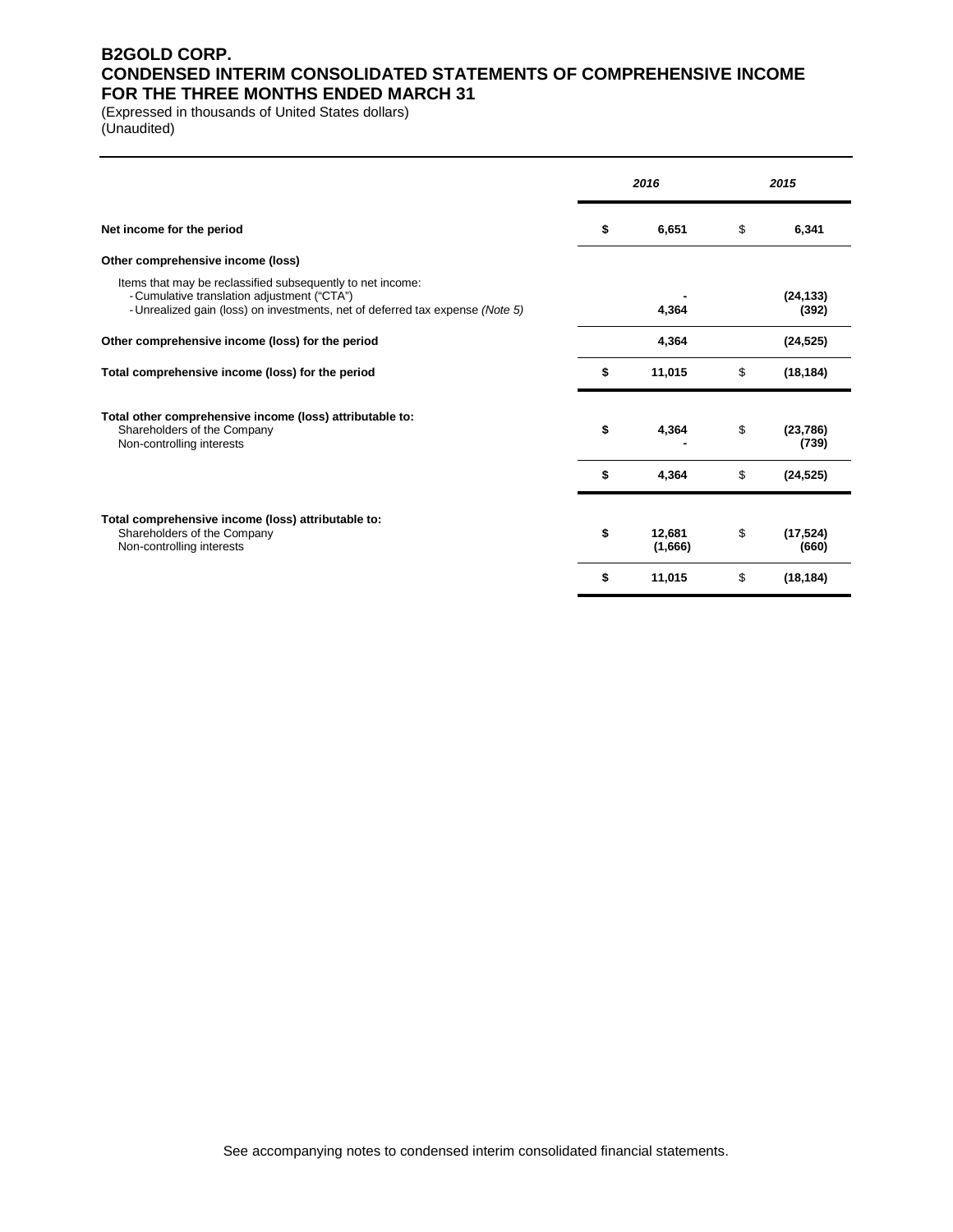### **B2GOLD CORP. CONDENSED INTERIM CONSOLIDATED STATEMENTS OF CASH FLOWS FOR THE THREE MONTHS ENDED MARCH 31**

(Expressed in thousands of United States dollars) (Unaudited)

|                                                                                                                                                                                                                                                                                                                                                                                                                                                                               | 2016                                                                                          | 2015                                                                                      |
|-------------------------------------------------------------------------------------------------------------------------------------------------------------------------------------------------------------------------------------------------------------------------------------------------------------------------------------------------------------------------------------------------------------------------------------------------------------------------------|-----------------------------------------------------------------------------------------------|-------------------------------------------------------------------------------------------|
| <b>Operating activities</b><br>Net income for the period<br>Mine restoration provisions settled<br>Non-cash charges (Note 15)<br>Changes in non-cash working capital (Note 15)<br>Proceeds from prepaid sales (Note 10)<br>Changes in long-term value added tax receivables                                                                                                                                                                                                   | \$<br>6.651<br>\$<br>(32)<br>48,595<br>(6,059)<br>120,000<br>2,398                            | 6,341<br>(134)<br>38,687<br>15,081<br>(1, 312)                                            |
| Cash provided by operating activities                                                                                                                                                                                                                                                                                                                                                                                                                                         | 171,553                                                                                       | 58,663                                                                                    |
| <b>Financing activities</b>                                                                                                                                                                                                                                                                                                                                                                                                                                                   |                                                                                               |                                                                                           |
| HSBC credit facility, drawdowns net of transaction costs (Note 8)<br>Repayment of HSBC credit facility<br>Otjikoto equipment loan facility, drawdowns net of transaction costs<br>Repayment of Otjikoto equipment loan facility<br>Interest and commitment fees paid<br>Repayment of Libertad equipment loan<br>Common shares issued for cash (Note 9)<br>Restricted cash movement                                                                                            | 50,000<br>(100,000)<br>1,236<br>(1,780)<br>(3,082)<br>(505)<br>18<br>(50)                     | 3,883<br>(1,716)<br>(1,490)<br>(372)<br>482<br>(431)                                      |
| Cash (used) provided by financing activities                                                                                                                                                                                                                                                                                                                                                                                                                                  | (54, 163)                                                                                     | 356                                                                                       |
| <b>Investing activities</b><br>Expenditures on mining interests:<br>Otjikoto Mine, development and sustaining capital<br>Masbate Mine, development and sustaining capital<br>Libertad Mine, development and sustaining capital<br>Limon Mine, development and sustaining capital<br>Fekola Project, development<br>Gramalote Project, prefeasibility and exploration<br>Other exploration and development (Note 15)<br>Purchase of non-controlling interest (Note 6)<br>Other | (18, 708)<br>(8, 514)<br>(8,780)<br>(1,380)<br>(46, 441)<br>(63)<br>(5,033)<br>(6,000)<br>754 | (13,526)<br>(4, 126)<br>(6, 139)<br>(5, 397)<br>(3,450)<br>(24, 263)<br>(6, 138)<br>1,127 |
| Cash used by investing activities                                                                                                                                                                                                                                                                                                                                                                                                                                             | (94, 165)                                                                                     | (61, 912)                                                                                 |
| Increase (decrease) in cash and cash equivalents                                                                                                                                                                                                                                                                                                                                                                                                                              | 23,225                                                                                        | (2,893)                                                                                   |
| Effect of exchange rate changes on cash and cash equivalents                                                                                                                                                                                                                                                                                                                                                                                                                  | 701                                                                                           | (1, 494)                                                                                  |
| Cash and cash equivalents, beginning of period                                                                                                                                                                                                                                                                                                                                                                                                                                | 85,143                                                                                        | 132,564                                                                                   |
| Cash and cash equivalents, end of period                                                                                                                                                                                                                                                                                                                                                                                                                                      | \$<br>\$<br>109,069                                                                           | 128,177                                                                                   |

**Supplementary cash flow information** *(Note 15)*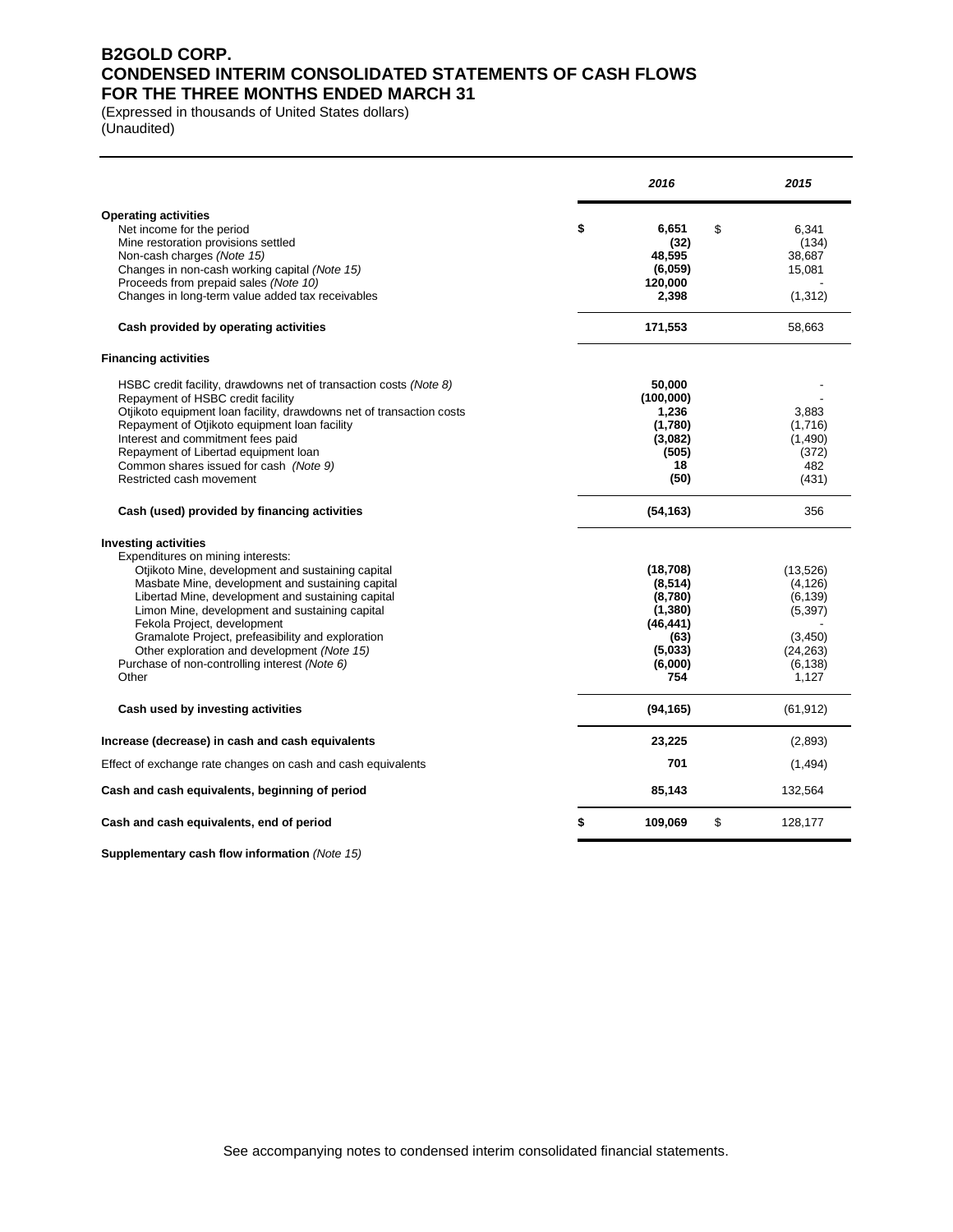### **B2GOLD CORP. CONDENSED INTERIM CONSOLIDATED BALANCE SHEETS**

(Expressed in thousands of United States dollars)

(Unaudited)

|                                                                                                                                                                                                                                                                                                                         |                    |          | As at<br>March 31,<br>2016                                                    | As at<br>December 31,<br>2015                                        |
|-------------------------------------------------------------------------------------------------------------------------------------------------------------------------------------------------------------------------------------------------------------------------------------------------------------------------|--------------------|----------|-------------------------------------------------------------------------------|----------------------------------------------------------------------|
| <b>Assets</b><br>Current<br>Cash and cash equivalents<br>Accounts receivable and prepaids<br>Value-added and other tax receivables<br>Inventories (Note 4)                                                                                                                                                              |                    |          | \$<br>109,069<br>9,918<br>17,831<br>93,550                                    | \$<br>85,143<br>11,532<br>20,597<br>86,324                           |
|                                                                                                                                                                                                                                                                                                                         |                    |          | 230,368                                                                       | 203,596                                                              |
| Long-term investments (Note 5)                                                                                                                                                                                                                                                                                          |                    |          | 15,179                                                                        | 10,163                                                               |
| Value-added tax receivables                                                                                                                                                                                                                                                                                             |                    |          | 26,567                                                                        | 24,804                                                               |
| <b>Mining interests</b> (Note 6 and Note 19 - Schedules)<br>- Owned by subsidiaries<br>- Investments in joint ventures                                                                                                                                                                                                  |                    |          | 1,774,018<br>43,896                                                           | 1,723,366<br>42,394                                                  |
| Other assets (Note 7)                                                                                                                                                                                                                                                                                                   |                    |          | 20,331                                                                        | 20,059                                                               |
|                                                                                                                                                                                                                                                                                                                         |                    |          | \$<br>2,110,359                                                               | \$<br>2,024,382                                                      |
| Liabilities<br>Current<br>Accounts payable and accrued liabilities<br>Current taxes payable<br>Current portion of long-term debt (Note 8)<br>Current portion of derivative instruments at fair value (Note 12)<br>Current portion of mine restoration provisions<br>Current portion of prepaid sales (Note 10)<br>Other |                    |          | \$<br>54,035<br>10,076<br>13,964<br>14,197<br>483<br>12,492<br>595<br>105,842 | \$<br>58,744<br>10,686<br>11,726<br>10,618<br>483<br>6,663<br>98,920 |
| Derivative instruments at fair value                                                                                                                                                                                                                                                                                    |                    |          | 23,974                                                                        | 18,968                                                               |
| Long-term debt $(Note 8)$                                                                                                                                                                                                                                                                                               |                    |          | 405,862                                                                       | 451,466                                                              |
| Prepaid sales (Note 10)                                                                                                                                                                                                                                                                                                 |                    |          | 107,508                                                                       |                                                                      |
| Mine restoration provisions                                                                                                                                                                                                                                                                                             |                    |          | 67,148                                                                        | 63,539                                                               |
| Deferred income taxes                                                                                                                                                                                                                                                                                                   |                    |          | 61,021                                                                        | 68,939                                                               |
| <b>Employee benefits obligation</b>                                                                                                                                                                                                                                                                                     |                    |          | 6,482                                                                         | 6,814                                                                |
| Other long-term liabilities (Note 6)                                                                                                                                                                                                                                                                                    |                    |          | 3,235                                                                         | 3,197                                                                |
|                                                                                                                                                                                                                                                                                                                         |                    |          | 781,072                                                                       | 711,843                                                              |
| Equity<br>Shareholders' equity                                                                                                                                                                                                                                                                                          |                    |          |                                                                               |                                                                      |
| Share capital (Note 9)                                                                                                                                                                                                                                                                                                  |                    |          |                                                                               |                                                                      |
| Issued: 928,728,630 common shares (Dec 31, 2015 - 927,073,436)                                                                                                                                                                                                                                                          |                    |          | 2,039,403                                                                     | 2,036,778                                                            |
| Contributed surplus                                                                                                                                                                                                                                                                                                     |                    |          | 73,159                                                                        | 70,051                                                               |
| Accumulated other comprehensive loss<br>Deficit                                                                                                                                                                                                                                                                         |                    |          | (91, 890)<br>(698, 574)                                                       | (96, 254)<br>(706, 891)                                              |
|                                                                                                                                                                                                                                                                                                                         |                    |          |                                                                               |                                                                      |
|                                                                                                                                                                                                                                                                                                                         |                    |          | 1,322,098                                                                     | 1,303,684                                                            |
| <b>Non-controlling interests</b>                                                                                                                                                                                                                                                                                        |                    |          | 7,189                                                                         | 8,855                                                                |
|                                                                                                                                                                                                                                                                                                                         |                    |          | 1,329,287                                                                     | 1,312,539                                                            |
|                                                                                                                                                                                                                                                                                                                         |                    |          | \$<br>2,110,359                                                               | \$<br>2,024,382                                                      |
| Approved by the Board                                                                                                                                                                                                                                                                                                   | "Clive T. Johnson" | Director | "Robert J. Gayton"                                                            | Director                                                             |

See accompanying notes to condensed interim consolidated financial statements.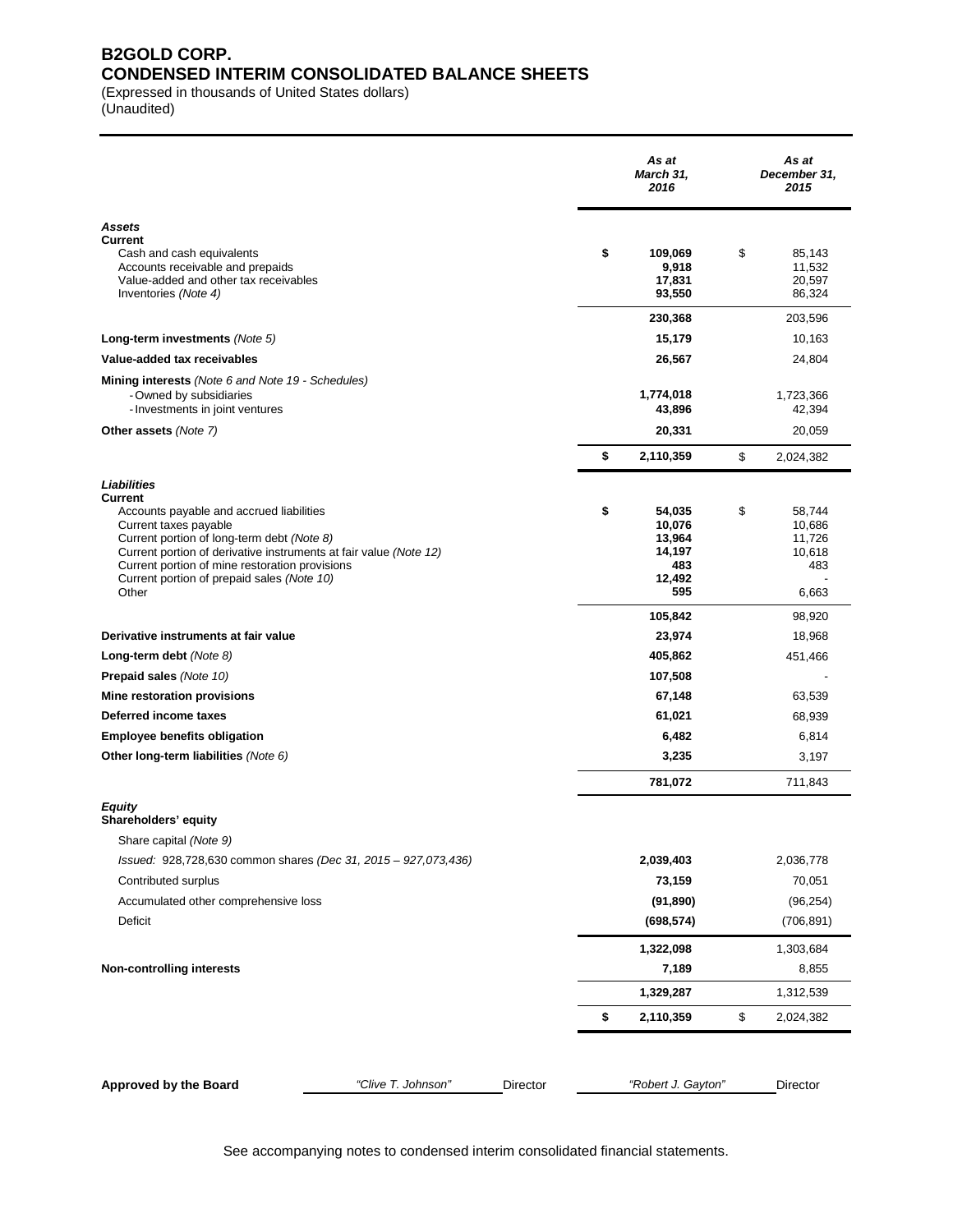### **B2GOLD CORP. CONDENSED INTERIM CONSOLIDATED STATEMENTS OF CHANGES IN EQUITY FOR THE THREE MONTHS ENDED IN MARCH 31**

(Expressed in thousands of United States dollars) (Unaudited)

|                                                                                                                                                                                                                                                        |                            | 2016 |                   |   |                          |    |                                               |    |                |   |                                  |                               |
|--------------------------------------------------------------------------------------------------------------------------------------------------------------------------------------------------------------------------------------------------------|----------------------------|------|-------------------|---|--------------------------|----|-----------------------------------------------|----|----------------|---|----------------------------------|-------------------------------|
|                                                                                                                                                                                                                                                        | <b>Shares</b><br>('000's)  |      | Share<br>capital  |   | Contributed<br>surplus   |    | Accumulated<br>other<br>comprehensive<br>loss |    | <b>Deficit</b> |   | Non-<br>controlling<br>interests | Total<br>equity               |
| Balance at December 31, 2015                                                                                                                                                                                                                           | 927,073                    | \$   | 2,036,778         | S | 70,051                   | \$ | (96, 254)                                     | \$ | (706, 891)     | S | 8,855                            | \$<br>1,312,539               |
| January 1, 2016 to March 31, 2016:<br>Net income for the period<br>Unrealized gain on investments<br>Exercise of stock options<br>Shares issued on vesting of RSU<br>Share based payments<br>Transfer to share capital on<br>exercise of stock options | ۰<br>۰<br>29<br>1.627<br>۰ |      | 18<br>2.579<br>28 |   | (2,579)<br>5,715<br>(28) |    | 4.364<br>۰.                                   |    | 8,317<br>۰     |   | (1,666)<br>۰<br>۰                | 6,651<br>4,364<br>18<br>5,715 |
| Balance at March 31, 2016                                                                                                                                                                                                                              | 928,729                    | \$   | 2.039.403         | S | 73.159                   | S  | (91, 890)                                     | S  | (698, 574)     | S | 7.189                            | \$<br>1,329,287               |

|                                                                                                                      |                           | 2015 |                  |    |                               |    |                                               |    |                    |                                  |                    |
|----------------------------------------------------------------------------------------------------------------------|---------------------------|------|------------------|----|-------------------------------|----|-----------------------------------------------|----|--------------------|----------------------------------|--------------------|
|                                                                                                                      | <b>Shares</b><br>('000's) |      | Share<br>capital |    | <b>Contributed</b><br>surplus |    | Accumulated<br>other<br>comprehensive<br>loss |    | <b>Deficit</b>     | Non-<br>controlling<br>interests | Total<br>equity    |
| Balance at December 31, 2014                                                                                         | 917,652                   | \$   | 2,018,468        | S  | 59,789                        | \$ | (71, 553)                                     | S  | (536, 617)         | \$<br>55,253                     | \$<br>1,525,340    |
| January 1, 2015 to March 31, 2015:<br>Net loss for the period<br>Acquisition of non-controlling<br>interest (Note 6) | 3,111                     |      | 6,000            |    |                               |    |                                               |    | 6,262<br>(12, 328) | 79<br>(45, 470)                  | 6,341<br>(51, 798) |
| Shares to be issued for<br>acquisition of rights                                                                     |                           |      | 4,700            |    |                               |    |                                               |    | (8,000)            |                                  | (3,300)            |
| Cumulative translation adjustment                                                                                    |                           |      |                  |    |                               |    | (23, 394)                                     |    |                    | (739)                            | (24, 133)          |
| Unrealized loss on investments                                                                                       |                           |      |                  |    |                               |    | (392)                                         |    |                    |                                  | (392)              |
| Exercise of stock options                                                                                            | 486                       |      | 482              |    |                               |    |                                               |    |                    |                                  | 482                |
| Shares issued on vesting of RSU                                                                                      | 498                       |      | 1,114            |    | (1, 114)                      |    |                                               |    |                    |                                  |                    |
| Share based payments<br>Transfer to share capital on                                                                 |                           |      |                  |    | 6,173                         |    |                                               |    |                    |                                  | 6,173              |
| exercise of stock options                                                                                            |                           |      | 358              |    | (358)                         |    |                                               |    |                    |                                  |                    |
| Balance at March 31, 2015                                                                                            | 921,747                   | \$   | 2,031,122        | \$ | 64,490                        | S  | (95, 339)                                     | \$ | (550, 683)         | \$<br>9,123                      | \$<br>1,458,713    |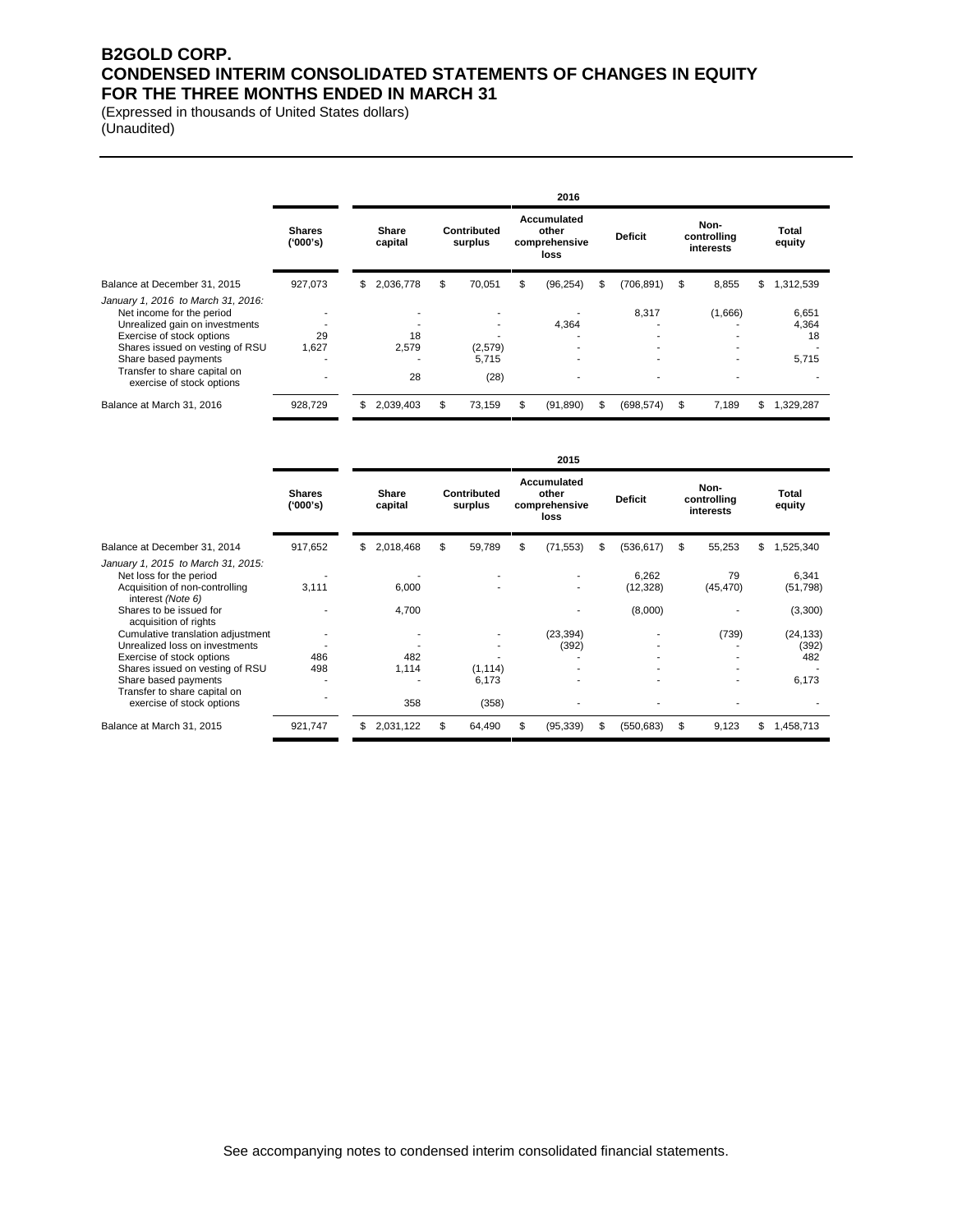(All tabular amounts are in thousands of United States dollars unless otherwise stated) (Unaudited)

#### *1 Nature of operations*

B2Gold Corp. ("B2Gold" or the "Company") is a Vancouver-based gold producer with four operating mines (one in Namibia, one in the Philippines and two in Nicaragua), a mine under construction in Mali and a portfolio of other evaluation and exploration assets in Mali, Burkina Faso, Colombia, Nicaragua, Finland and Chile.

The Company operates the Otjikoto Mine in Namibia, which commenced commercial production on February 28, 2015, the Libertad Mine and the Limon Mine in Nicaragua and the Masbate Mine in the Philippines. The Company has an effective 90% interest in the Fekola Project in Mali, which is currently under construction, an effective 81% interest in the Kiaka gold project in Burkina Faso, a 49% joint venture interest in the Gramalote property in Colombia, and an interest in the Quebradona property in Colombia. The Company also has a 51% interest in a joint operation in Nicaragua with Calibre Mining Corp. ("Calibre"), with an option to acquire an additional 19% interest.

B2Gold is a public company which is listed on the Toronto Stock Exchange under the symbol "BTO", the NYSE MKT LLC under the symbol "BTG" and the Namibian Stock Exchange under the symbol "B2G". B2Gold's head office is located at Suite 3100, Three Bentall Centre, 595 Burrard Street, Vancouver, British Columbia, V7X 1J1.

#### *2 Basis of preparation*

These condensed interim consolidated financial statements have been prepared in accordance with International Accounting Standard 34, Interim Financial Reporting. These condensed interim consolidated financial statements should be read in conjunction with the audited consolidated financial statements for the year ended December 31, 2015, which have been prepared in accordance with IFRS as issued by the IASB.

These condensed interim consolidated financial statements follow the same accounting policies and methods of application as the most recent audited consolidated financial statements of the Company.

These condensed consolidated interim financial statements were authorized for issue by the Board of Directors on May 10, 2016.

#### *3 Significant accounting judgements and estimates*

#### *Ore reserve and resource estimates*

Ore reserves are estimates of the amount of ore that can be economically and legally extracted from the Company's mining properties. The Company estimates its ore reserves and mineral resources based on information compiled by appropriately qualified persons relating to the geological data on the size, depth and shape of the ore body, and requires complex geological judgments to interpret the data. The estimation of recoverable reserves is based upon factors such as estimates of foreign exchange rates, commodity prices, future capital requirements, metallurgical recoveries, and production costs along with geological assumptions and judgments made in estimating the size, and grade of the ore body. Changes in the reserve or resource estimates may impact the carrying value of mining interests, mine restoration provisions, recognition of deferred tax assets, and depreciation and amortization charges.

#### *Uncertain tax positions*

The Company is periodically subject to income tax audits at its operating mine locations. At March 31, 2016, the company had a provision totalling \$4.0 million outstanding (December 31, 2015 - \$4.0 million) representing its best estimate of the outcome of current assessments. The provisions made to date may be subject to change and such change may be material.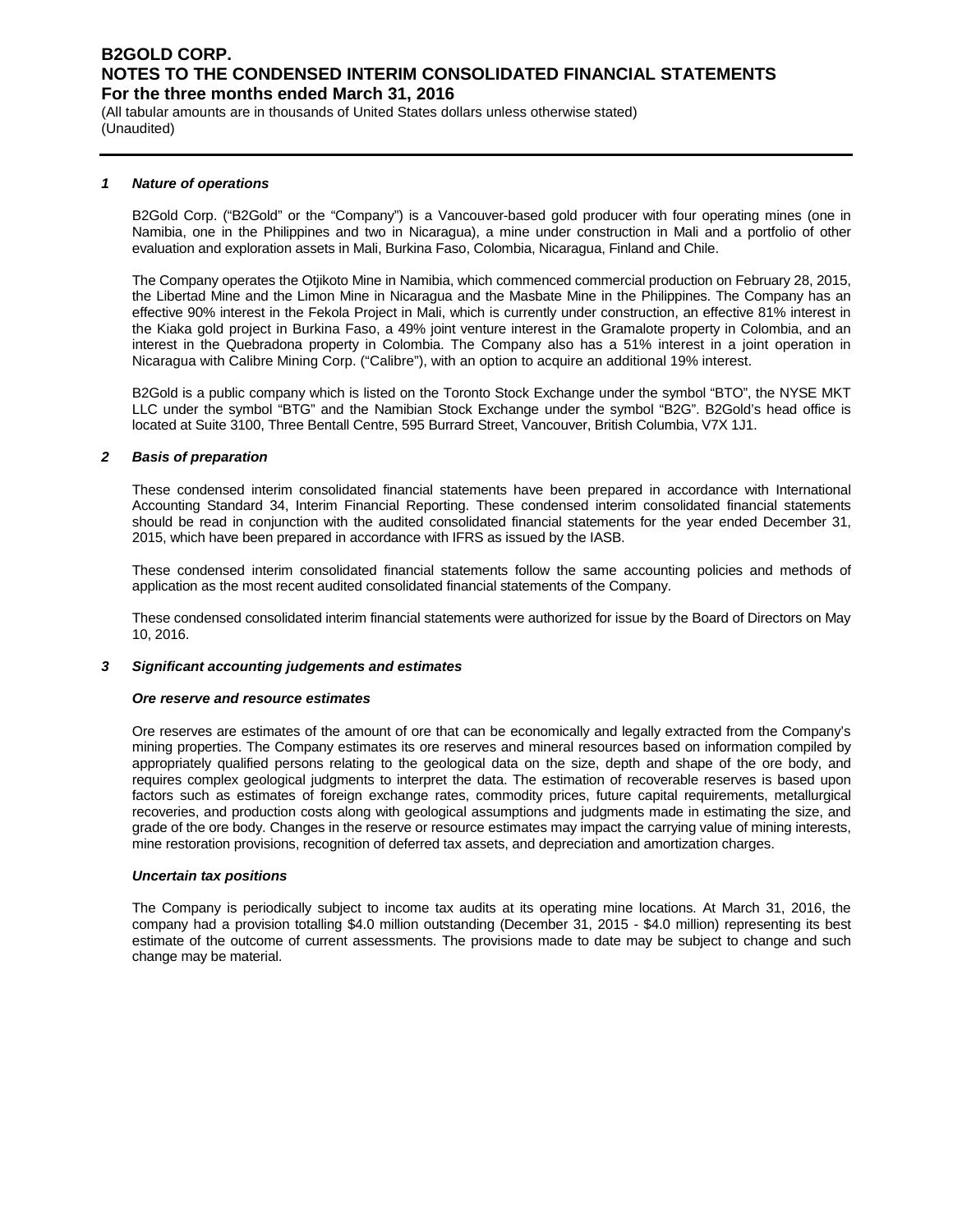(All tabular amounts are in thousands of United States dollars unless otherwise stated) (Unaudited)

#### *Value-added tax receivables*

The Company incurs indirect taxes, including value-added tax, on purchases of goods and services at its operating mines and development projects. Indirect tax balances are recorded at their estimated recoverable amounts within current or long-term assets, net of provisions, and reflect the Company's best estimate of their recoverability under existing tax rules in the respective jurisdictions in which they arise. Management's assessment of recoverability involves judgments regarding balance sheet classification and the probable outcomes of claimed deductions and/or disputes. The provisions and balance sheet classifications made to date may be subject to change and such change may be material.

#### *4 Inventories*

|                                                                                                       | March 31,<br>2016<br>\$            | December 31,<br>2015<br>\$          |
|-------------------------------------------------------------------------------------------------------|------------------------------------|-------------------------------------|
| Gold and silver bullion<br>In-process inventory<br>Ore stock-pile inventory<br>Materials and supplies | 21,267<br>8,540<br>8,149<br>55,594 | 14,273<br>10,783<br>8,720<br>52,548 |
|                                                                                                       | 93,550                             | 86,324                              |

#### *5 Long-term investments*

|                                  | March 31, 2016 |                                       |                   |                     |            | December 31, 2015                     |                   |                     |
|----------------------------------|----------------|---------------------------------------|-------------------|---------------------|------------|---------------------------------------|-------------------|---------------------|
|                                  | Cost<br>\$     | <b>Total</b><br>Impair-<br>ment<br>\$ | <b>AOCI</b><br>\$ | Fair<br>Value<br>\$ | Cost<br>\$ | <b>Total</b><br>Impair-<br>ment<br>\$ | <b>AOCI</b><br>\$ | Fair<br>Value<br>\$ |
| Available-for-sale investments:  |                |                                       |                   |                     |            |                                       |                   |                     |
| St. Augustine Gold & Copper Ltd. | 20.193         | (16,108)                              | 1,169             | 5.254               | 20.193     | (16,108)                              | 839               | 4,924               |
| RTG Mining Inc.                  | 13,400         | (10,071)                              | 2,939             | 6,268               | 13,400     | (10,071)                              |                   | 3,329               |
| Calibre Mining Corp.             | 5,716          | (4, 330)                              | 1,852             | 3,238               | 5.716      | (4,330)                               | 131               | 1,517               |
| Kronk Resources Inc.             | 496            | (106)                                 | 26                | 416                 | 496        | (106)                                 | ۰                 | 390                 |
| Goldstone Resources Ltd.         | 20             | (17)                                  |                   | 3                   | 20         | (17)                                  | ۰                 | 3                   |
| Balance, end of period           | 39,825         | (30,632)                              | 5,986             | 15,179              | 39,825     | (30, 632)                             | 970               | 10,163              |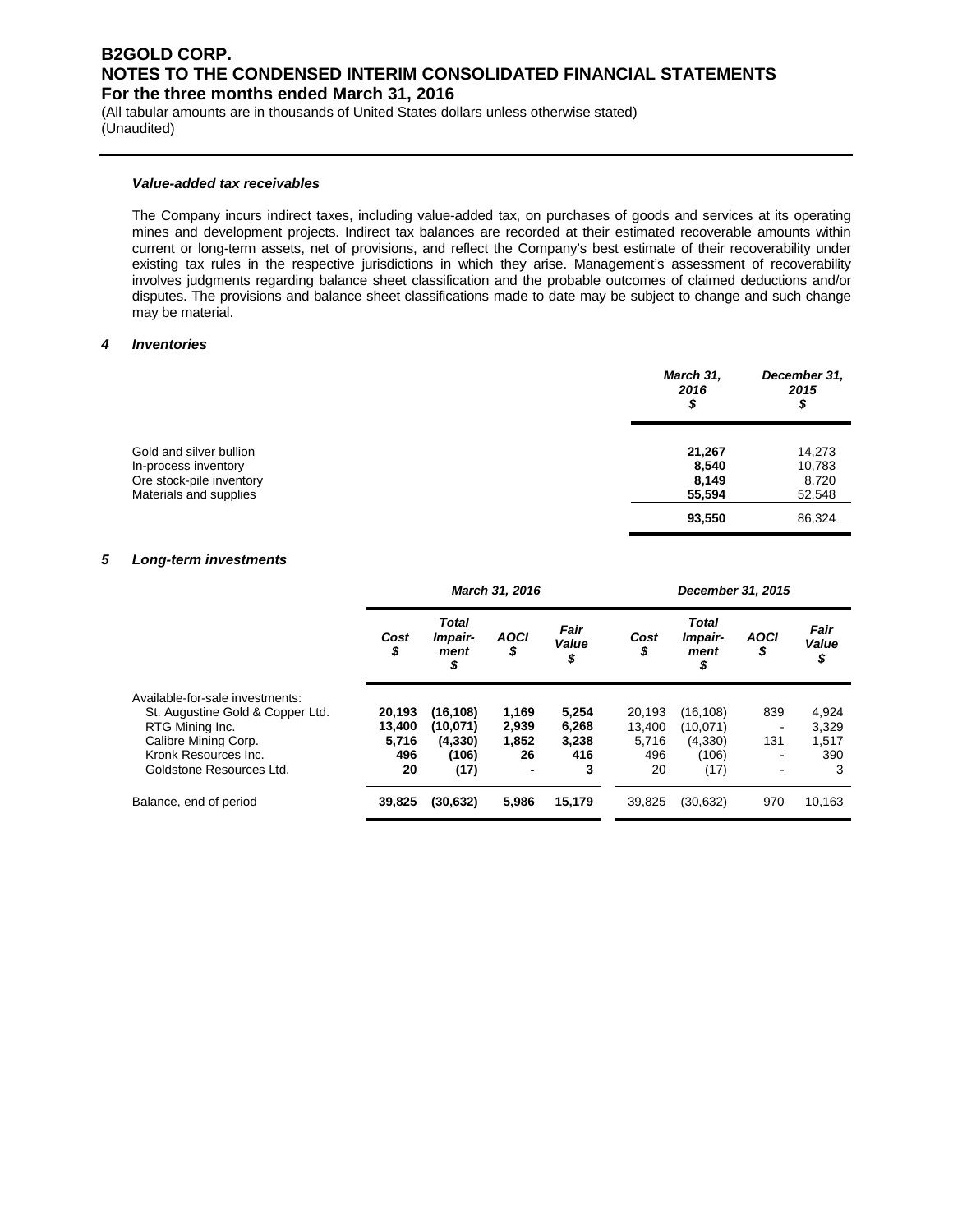(All tabular amounts are in thousands of United States dollars unless otherwise stated) (Unaudited)

#### *6 Mining interests*

|                                                                                                | March 31,<br>2016<br>\$              | December 31,<br>2015<br>\$           |
|------------------------------------------------------------------------------------------------|--------------------------------------|--------------------------------------|
| Property, plant and equipment (depletable)                                                     |                                      |                                      |
| Otjikoto Mine, Namibia<br>Cost<br>Accumulated depreciation and depletion                       | 455,505<br>(53, 565)                 | 437,591<br>(41, 810)                 |
|                                                                                                | 401,940                              | 395,781                              |
| Masbate Mine, Philippines<br>Cost, net of impairment<br>Accumulated depreciation and depletion | 481,459<br>(134, 911)                | 472,021<br>(125, 574)                |
|                                                                                                | 346,548                              | 346,447                              |
| Libertad Mine, Nicaragua<br>Cost, net of impairment<br>Accumulated depreciation and depletion  | 281,802<br>(179, 623)                | 272,295<br>(169, 721)                |
|                                                                                                | 102,179                              | 102,574                              |
| Limon Mine, Nicaragua<br>Cost, net of impairment<br>Accumulated depreciation and depletion     | 143,019<br>(91, 757)                 | 140,791<br>(87, 197)                 |
|                                                                                                | 51,262                               | 53,594                               |
| Masbate undeveloped mineral interests, net of impairment (non-depletable)                      | 72,682                               | 72,682                               |
| Mine under construction (non-depletable)                                                       |                                      |                                      |
| Fekola, Mali                                                                                   | 676,801                              | 631,524                              |
| Exploration and evaluation properties (non-depletable)                                         |                                      |                                      |
| Kiaka, Burkina Faso<br>Mocoa, Colombia<br>Calibre, Nicaragua<br>Other                          | 63,997<br>28,729<br>11,530<br>17,752 | 63,339<br>28,717<br>11,252<br>16,528 |
|                                                                                                | 122,008                              | 119,836                              |
| Corporate & other                                                                              |                                      |                                      |
| Office, furniture and equipment, net                                                           | 598                                  | 928                                  |
|                                                                                                | 1,774,018                            | 1,723,366                            |
| Investments in joint ventures (accounted for using the equity method)                          |                                      |                                      |
| Gramalote, Colombia, net of impairment<br>Quebradona, Colombia                                 | 42,695<br>1,201                      | 41,193<br>1,201                      |
|                                                                                                | 43,896                               | 42,394                               |
|                                                                                                | 1,817,914                            | 1,765,760                            |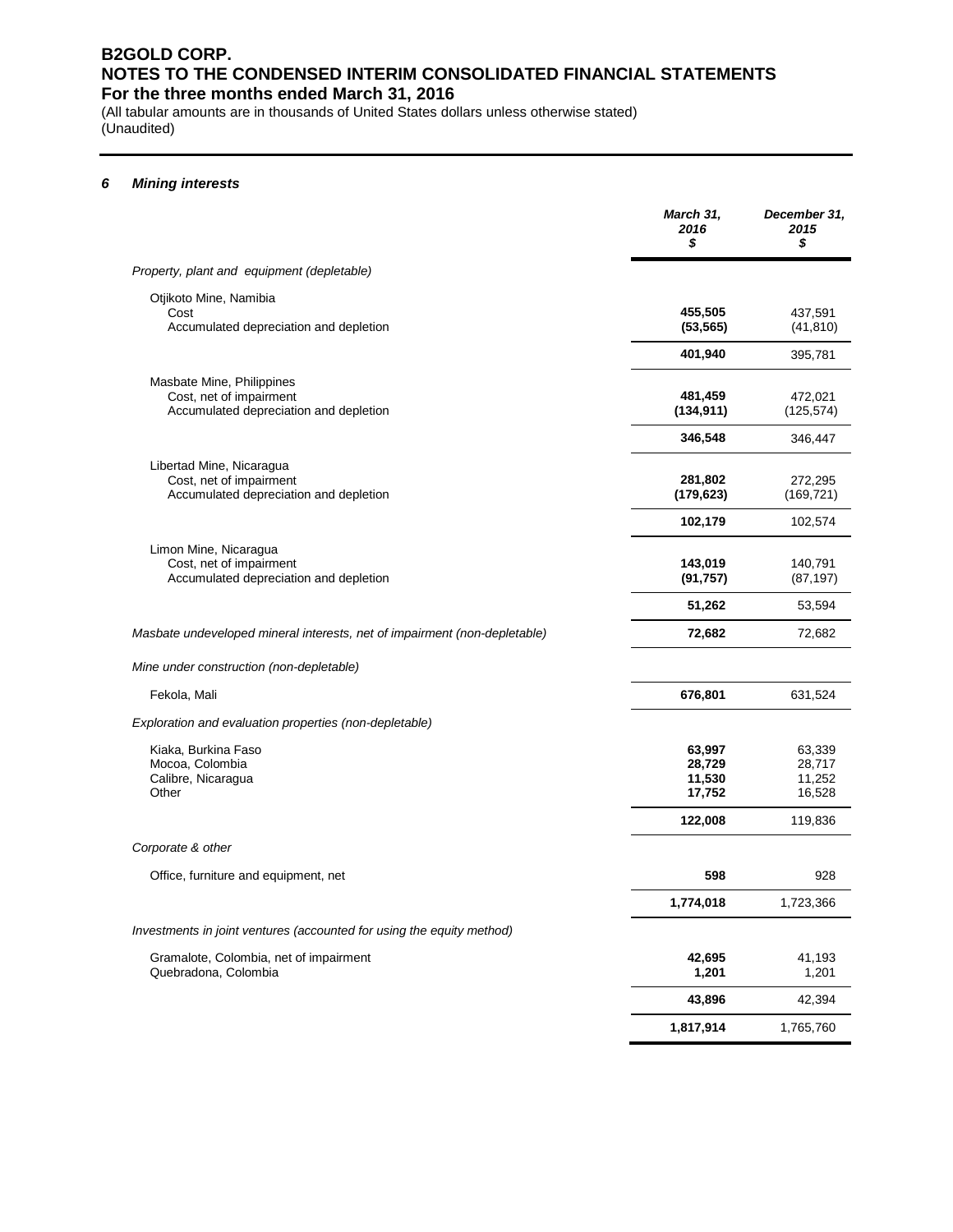(All tabular amounts are in thousands of United States dollars unless otherwise stated) (Unaudited)

#### *Otjikoto*

On February 28, 2015, management determined that the Otjikoto Mine had achieved commercial production. Effective March 1, 2015, revenues and production costs for Otjikoto gold production were recorded in the statement of operations. Sales proceeds from the pre-commercial production period of \$23.1 million were offset against the amounts capitalized for the Otjikoto Mine property, plant and equipment.

#### *Fekola*

#### *Purchase of Fekola non-controlling interest*

In January 2015, the Company purchased the 10% non-controlling interest, owned by a private Malian company, in Songhoi Resources SARL ("Songhoi"). Songhoi is the entity that holds the Fekola Project in Mali. The purchase price consisted of \$21.2 million in cash and common shares and the grant of a 1.65% net smelter royalty ("NSR") on the Fekola Project after deducting costs for smelting, refining and government fees. The cash and common shares are payable in three tranches: (1) \$5.7 million cash and \$6 million common shares were paid/issued on closing, (2) \$2 million cash and \$4 million payable in cash or common shares at the holder's option was paid on the first anniversary of the agreement date (January 18, 2016) and (3) \$1.5 million cash and \$2 million payable in cash or common shares at the holder's option upon achievement of commercial production at the Fekola Project. At the holder's election, \$6 million in cash was paid during the first quarter of 2016.

The cash and common share instalments to be paid in the future have been classified as a financial liability and have been valued at their present value using a discount rate of 5%. These have been accrued in other liabilities.

Pursuant to applicable mining law, when the project advances to development and production stage, an exploitation company will be formed with the Company contributing a 10% free carried interest to the Government of Mali. The Government of Mali also has the option to purchase an additional 10% of the exploitation company.

#### *7 Other assets*

|                                                                                                                                                                             | March 31,<br>2016<br>\$                   | December 31,<br>2015<br>\$                       |
|-----------------------------------------------------------------------------------------------------------------------------------------------------------------------------|-------------------------------------------|--------------------------------------------------|
| Loan receivable, including accrued interest<br>Debt service reserve account<br>Reclamation deposits<br>Low-grade stockpile<br>Fair value of derivative instruments<br>Other | 7,352<br>4,092<br>2,045<br>3,717<br>3,125 | 7,241<br>4,092<br>1,996<br>3,982<br>629<br>2,119 |
|                                                                                                                                                                             | 20,331                                    | 20,059                                           |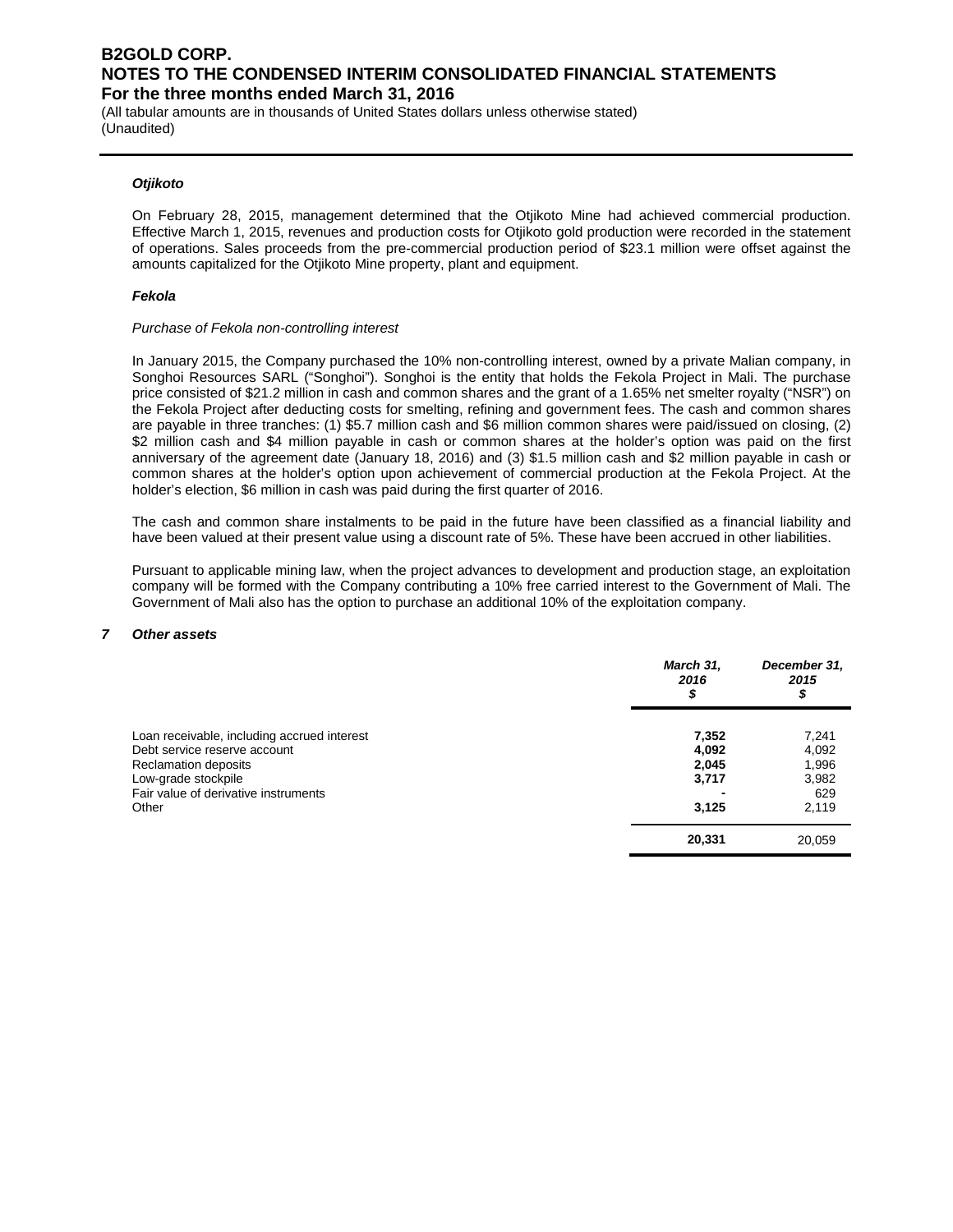(All tabular amounts are in thousands of United States dollars unless otherwise stated) (Unaudited)

#### *8 Long-term debt*

|                                                                                                                                                         | March 31,<br>2016<br>\$ | December 31,<br>2015<br>\$ |
|---------------------------------------------------------------------------------------------------------------------------------------------------------|-------------------------|----------------------------|
| Convertible senior subordinated notes:<br>- Principal amount<br>- Fair value adjustment                                                                 | 258,750<br>(34, 349)    | 258,750<br>(41, 445)       |
|                                                                                                                                                         | 224,401                 | 217,305                    |
| Revolving corporate credit facility:<br>- Principal amount<br>- Less: unamortized transaction costs                                                     | 175,000<br>(4, 579)     | 225,000<br>(5,086)         |
|                                                                                                                                                         | 170,421                 | 219,914                    |
| Equipment loans/finance lease obligations:<br>- Otjikoto equipment loan facility (net of unamortized transaction costs)<br>- Nicaraguan equipment loans | 20,826<br>4,178         | 21,291<br>4,682            |
|                                                                                                                                                         | 25,004                  | 25,973                     |
|                                                                                                                                                         | 419,826                 | 463,192                    |
| Less: current portion                                                                                                                                   | (13,964)                | (11, 726)                  |
|                                                                                                                                                         | 405,862                 | 451,466                    |

#### *Convertible senior subordinated notes*

As at March 31, 2016 the fair value of the convertible senior subordinated notes ("convertible notes") was \$224.4 million. The loss on fair value of convertible notes recorded in the statement of operations for the three months ended March 31, 2016 was \$6.0 million (2015 – gain of \$1.7 million). The change in fair value of the notes recognized in the statement of operations for the three months ended March 31, 2016 is stated after adjusting for \$1.1 million (2015 - \$2.4 million) of interest expense which was attributable to eligible expenditures on the Fekola property (2015 – Otjikoto property) and has been capitalized to the carrying amount of the property.

#### *New revolving credit facility*

As at December 31, 2015, Company had drawn down \$225 million under the new \$350 million revolving credit facility (the "New RCF"). During the quarter ended March 31, 2016, the company drew down an additional \$50 million. Following completion of the Prepaid Sales transactions (Note 10) in March 2016, the Company reduced the outstanding balance on the New RCF by \$100 million, to \$175 million. At March 31, 2016, the undrawn and available balance under the facility was \$175 million.

For quarter ended March 31, 2016, the interest and financing expense relating to the New RCF recognized in the statement of operations was reduced by \$0.7 million (2015 - nil), which was attributable to eligible expenditures on the Fekola property and capitalized to the carrying amount of the property.

The Company has provided security on the New RCF in the form of a general security interest over the Company's assets and pledges creating a charge over the shares of certain of the Company's direct and indirect subsidiaries. In connection with the New RCF, the Company must also maintain certain net tangible worth and ratios for leverage and interest coverage. As at March 31, 2016, the Company was in compliance with these debt covenants.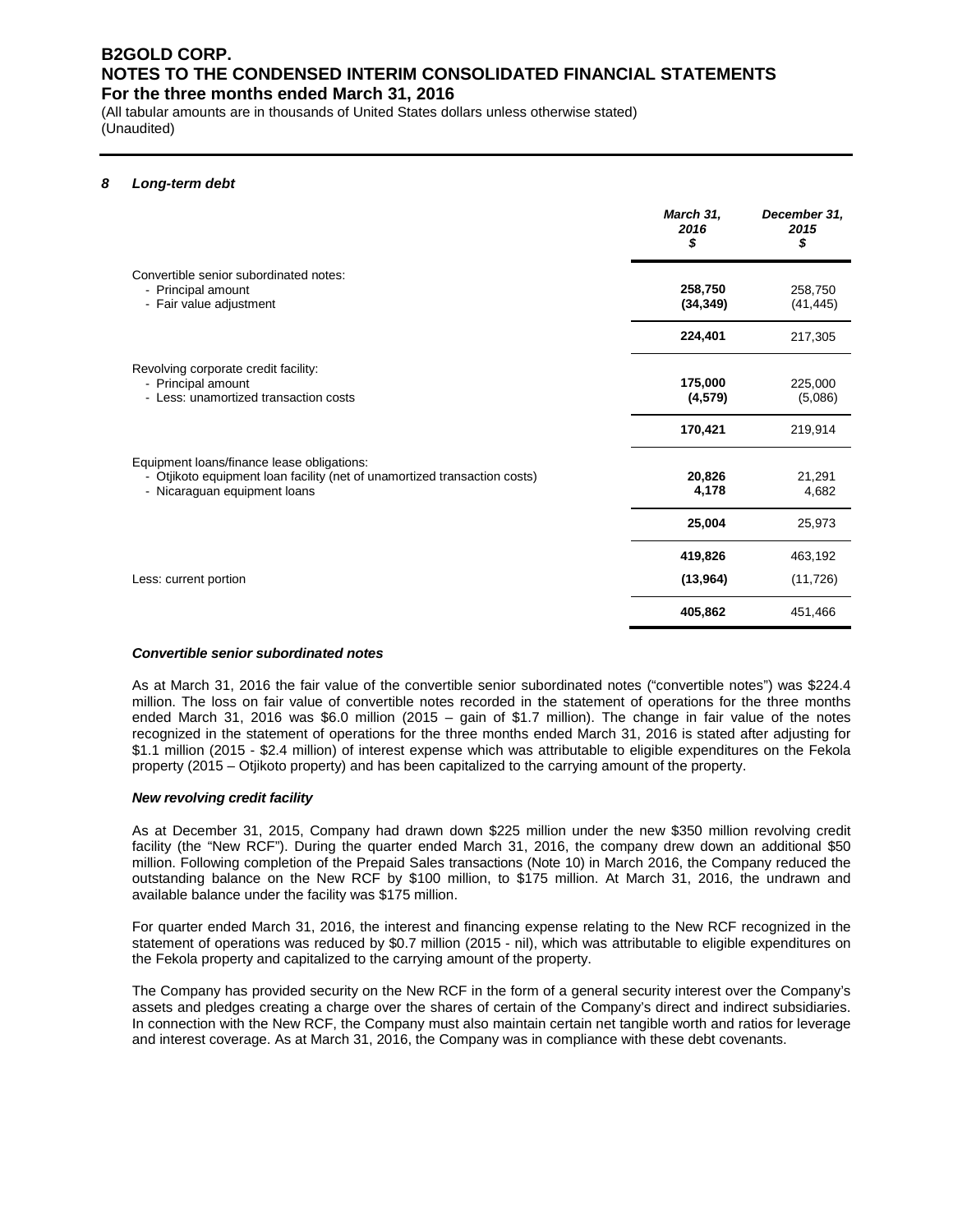(All tabular amounts are in thousands of United States dollars unless otherwise stated) (Unaudited)

#### *Old revolving credit facility*

On May 26, 2015, the Company drew down \$25 million under the old revolving credit facility (the "Old RCF") for a total balance drawn of \$150 million. On June 11, 2015 the Company repaid the \$150 million outstanding under the Old RCF with proceeds from the New RCF. At this time, the remaining unamortized transaction costs totalling \$3.0 million were expensed to interest and financing expense in the statement of operations.

For three months ended March 31, 2015, the interest and financing expense relating to the Old RCF recognized in the statement of operations was reduced by \$0.8 million which was attributable to eligible expenditures on the Otjikoto property to the date the project was ready for the intended use and capitalized to the carrying amount of the property.

#### *Otjikoto equipment loan facility*

During the three months ended March 31, 2016, the Company drew \$1.2 million (2015 - \$3.9 million) under the facility. During the period, the term over which loans may be advanced under the facility was extended to December 31, 2016 and an additional \$4.5 million was made available for drawdown subject to conditions precedent, including the preparation and execution of definitive documentation and due diligence. At March 31, 2016, the Company had \$9.8 million available to draw, based on current exchange rates.

#### *Fekola equipment loan facility*

On March 14, 2016, the Company signed a commitment letter to enter into a Euro equivalent of \$81 million term Equipment Facility ("The Facility") with Caterpillar Financial SARL, as Mandated Lead Arranger, and Caterpillar Financial Services Corporation, as original lender. The aggregate principal amount of up to Euro equivalent of \$81 million is to be made available to the Company's majority-owned subsidiary, Fekola S.A. to finance or refinance the mining fleet and other mining equipment at the Company's Fekola Project in Mali.

The Facility shall be available for a period commencing on the closing date of The Facility and ending on the earlier of the day when the Facility is fully drawn and 30 months from the closing date of The Facility. Completion and funding under the Facility are subject to normal conditions precedent, including the preparation and execution of definitive documentation, due diligence and receipt of any necessary regulatory approvals.

The Facility may be drawn in instalments of not less than Euro 5 million, and each such instalment shall be treated as a separate equipment loan. As at March 31, 2016, there had been no drawdowns on the facility.

Each equipment loan is repayable in 20 equal quarterly instalments. The final repayment date shall be five years from the first disbursement under each equipment loan.

The Facility has an interest rate of EURIBOR plus a margin of 3.85% on equipment loans advanced under The Facility and a commitment fee of 1.15% per annum on the undrawn balance of The Facility for the first 24 months of the availability period and 0.5% thereafter, each payable quarterly.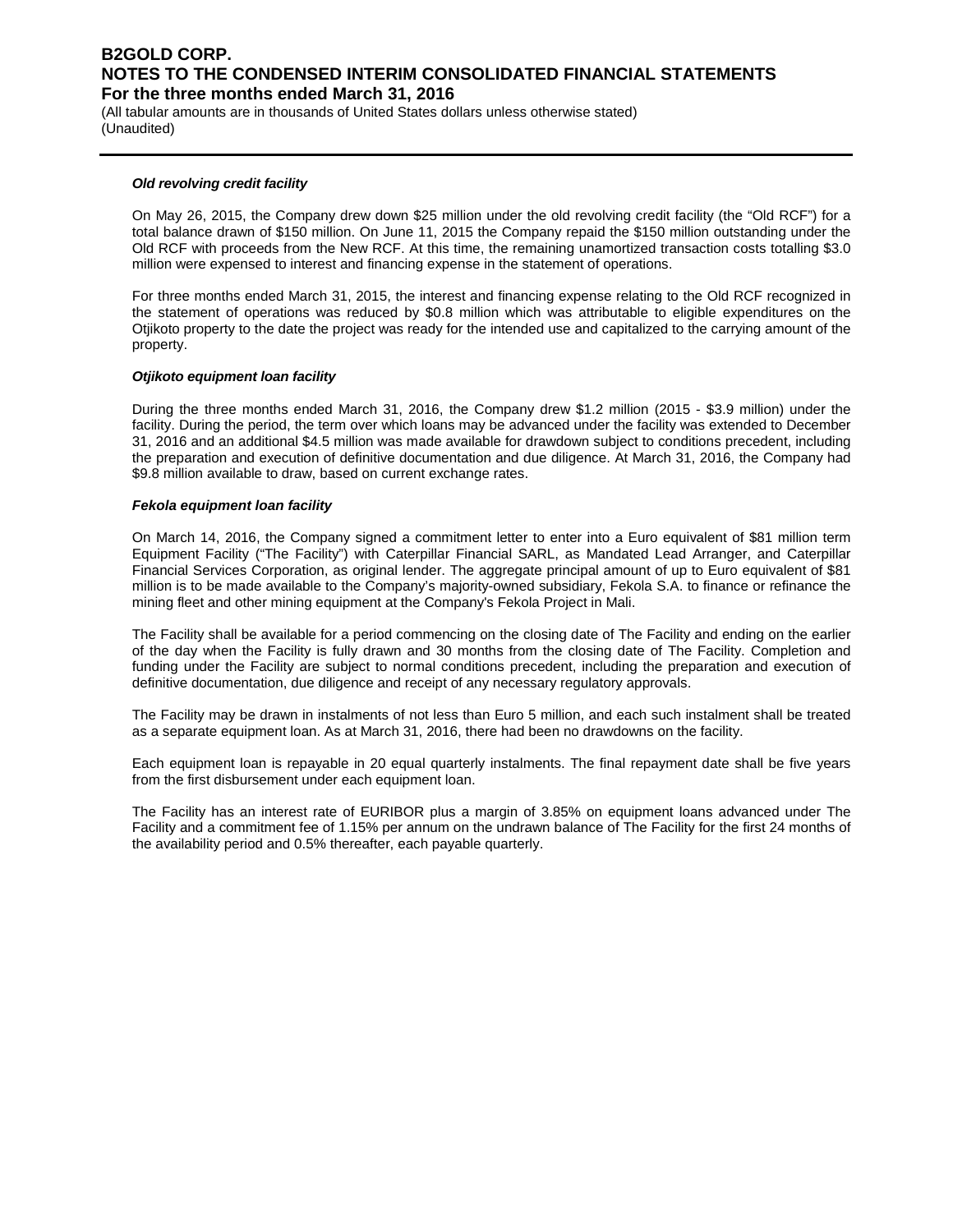(All tabular amounts are in thousands of United States dollars unless otherwise stated) (Unaudited)

#### *9 Share capital*

The Company's authorized share capital consists of an unlimited number of common shares and an unlimited number of preferred shares. As at March 31, 2016, the Company had 928,728,630 common shares outstanding, including 2,705,000 common shares being held in trust under the Company's Incentive Plan. No preferred shares were outstanding.

During the three months ended March 31, 2016, the Company granted 12.3 million stock options to employees and directors. These options have a weighted average exercise price of C\$1.12, have a term of five years and vest over a period of up to three years. The fair value was calculated using the Black-Scholes option pricing model based on a risk-free annual interest rate of 0.40%, an expected life of 3.3 years, an expected volatility of 60%, and a dividend yield rate of nil. The total number of stock options outstanding at March 31, 2016 was 69.3 million.

For the three months ended March 31, 2016, share-based payments expense, relating to the vesting of stock options was \$3.6 million (2015 - \$4.0 million), net of \$0.3 million (2015 - \$0.7 million) capitalized to mining interests.

During the three months ended March 31, 2016, the Company granted 1.9 million RSUs to employees. The total number of RSUs outstanding at March 31, 2016 was 2.0 million.

For the three months ended March 31, 2016, share-based payments expense, relating to the vesting of RSUs, was \$2.1 million (2015 - \$2.2 million), net of \$0.0 million (2015 - \$0.0 million) capitalized to mining interests.

#### *Earnings per share*

The following is the calculation of diluted net income for the period:

|                                                                                                                         | For the three<br>months ended<br>March 31, 2016 | For the three<br>months ended<br><b>March 31, 2015</b> |
|-------------------------------------------------------------------------------------------------------------------------|-------------------------------------------------|--------------------------------------------------------|
| Net income for the period attributable to shareholders of the Company<br>Loss (gain) on fair value of convertible notes | 8,317                                           | 6,262<br>(1,693)                                       |
| Diluted net income (loss) for the period                                                                                | 8,317                                           | 4,569                                                  |

The following is the calculation of diluted weighted average number of shares outstanding for the period:

|                                                                                                      | For the three<br>months ended<br>March 31, 2016 | For the three<br>months ended<br><b>March 31, 2015</b> |
|------------------------------------------------------------------------------------------------------|-------------------------------------------------|--------------------------------------------------------|
| Basic weighted average number of shares outstanding (in thousands)<br>Effect of dilutive securities: | 927.139                                         | 917.660                                                |
| - Convertible notes                                                                                  |                                                 | 65.798                                                 |
| - Stock options                                                                                      | 3,133                                           | 2,132                                                  |
| - Restricted share units                                                                             | 528                                             | 832                                                    |
| Diluted weighted average number of shares outstanding (in thousands)                                 | 930,800                                         | 986,422                                                |

For the three months ended March 31, 2016, potential share issuances arising from any future conversion of the convertible notes are not included in the calculation of diluted weighed average shares outstanding as these securities are anti-dilutive.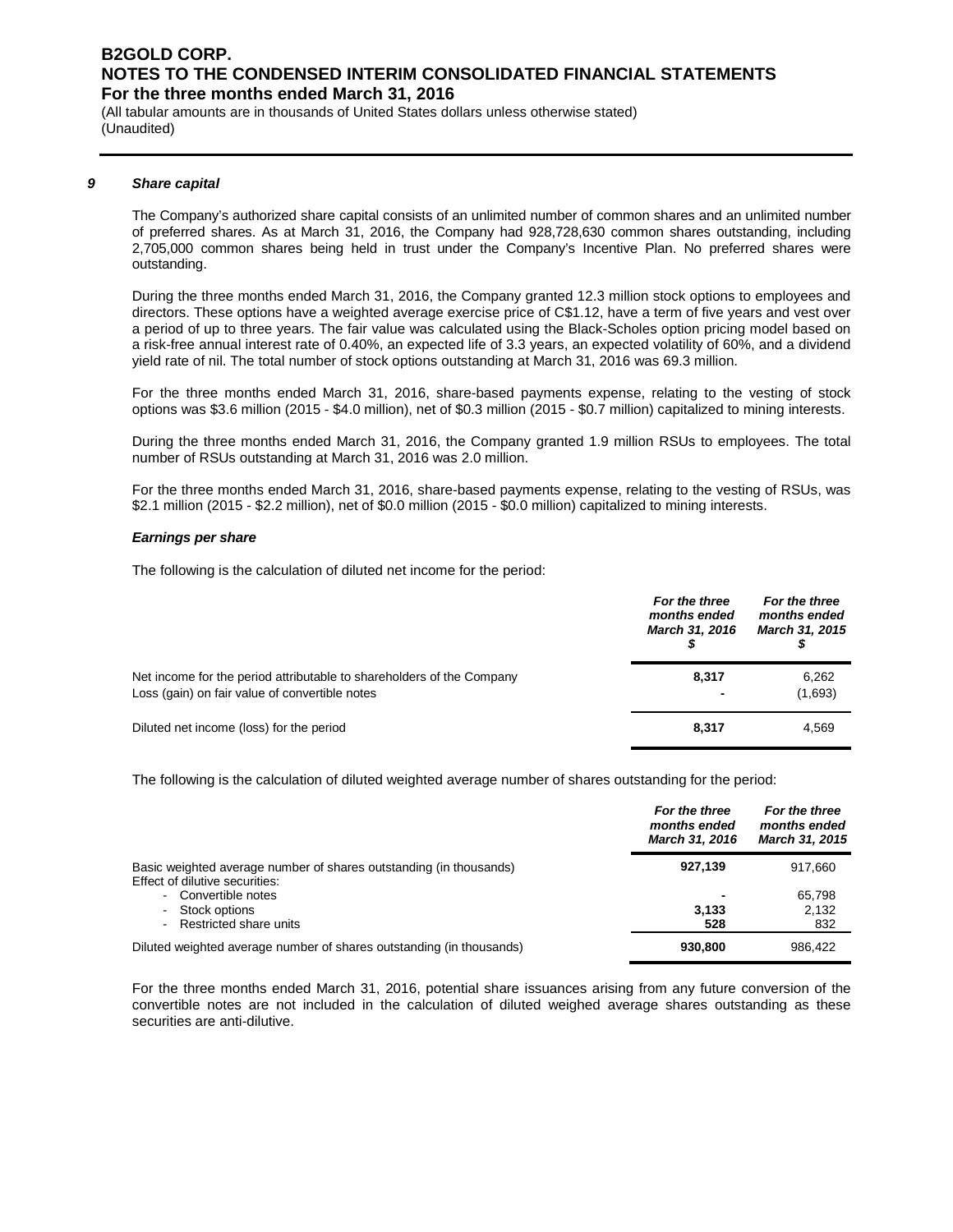(All tabular amounts are in thousands of United States dollars unless otherwise stated) (Unaudited)

The following is the basic and diluted earnings per share:

|                                                                                          | For the three<br>months ended<br><b>March 31, 2016</b> | For the three<br>months ended<br><b>March 31, 2015</b> |
|------------------------------------------------------------------------------------------|--------------------------------------------------------|--------------------------------------------------------|
| Earnings per share (attributable to shareholders of the Company)<br>- Basic<br>- Diluted | 0.01<br>0.01                                           | 0.01<br>0.00                                           |

#### *10 Prepaid sales*

In March 2016, the Company entered into Prepaid Sales transactions, for the delivery of approximately 103,300 ounces totalling \$120 million, with its New RCF Bank Syndicate. The Prepaid Sales, in the form of metal sales forward contracts, allow the Company to deliver pre-determined volumes of gold on agreed future delivery dates in exchange for an upfront cash pre-payment.

The Prepaid Sales transactions have a term of 33 months commencing March 2016, and settlement will be in the form of physical deliveries of unallocated gold from any of the Company's mines in 24 equal monthly instalments during 2017 and 2018.

#### *11 Gold commitments*

As at March 31, 2016, the following gold forward contracts with respect to the Otjikoto Mine were outstanding. These contracts were excluded from the scope of IAS 39 and accounted for as executory contracts because they were entered into and continue to be held for the purpose of delivery in accordance with the Company's expected production schedule. No fair value gains and losses on these commodity contracts are recorded in the financial statements.

|                                  | 2016   | 2017   | 2018   | <b>Total</b> |
|----------------------------------|--------|--------|--------|--------------|
| Gold forward contracts:          |        |        |        |              |
| - Ounces                         | 6,750  | 9,000  | 7,500  | 23,250       |
| - Average price per ounce (rand) | 16,020 | 16.020 | 16,020 | 16,020       |

#### *12 Derivative financial instruments*

#### *Gold forwards*

As at March 31, 2016, the following gold forward contracts which are recorded at fair value through the statement of operations with respect to the Otjikoto Mine were outstanding (by maturity dates):

|                                                                         | 2016             | 2017             | 2018             | <b>Total</b>     |
|-------------------------------------------------------------------------|------------------|------------------|------------------|------------------|
| Gold forward contracts:<br>- Ounces<br>- Average price per ounce (rand) | 26,937<br>15,044 | 35,916<br>15,044 | 35,916<br>15.044 | 98,769<br>15,044 |

The unrealized fair value of these contracts at March 31, 2016 was \$(31.7) million.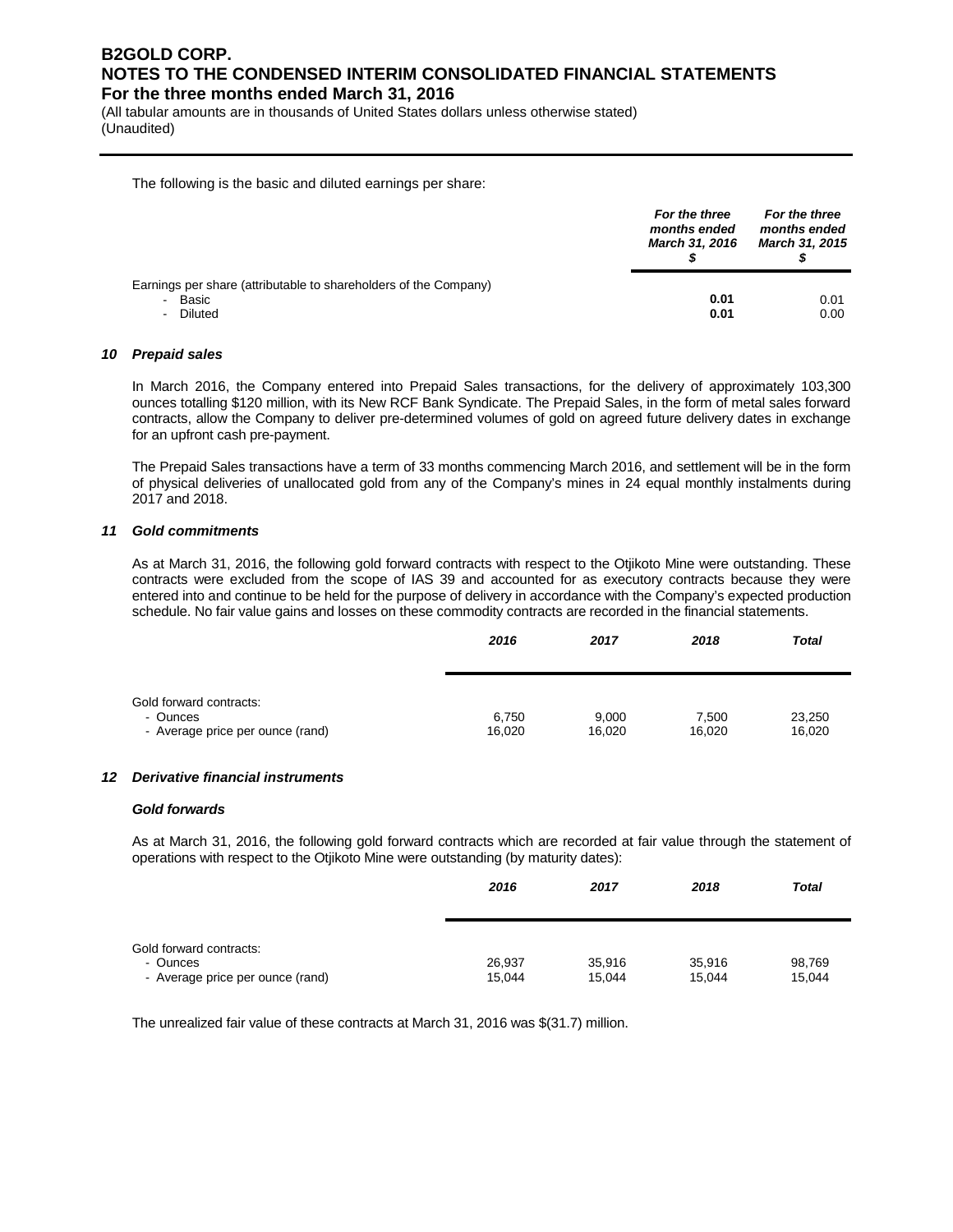(All tabular amounts are in thousands of United States dollars unless otherwise stated) (Unaudited)

#### *Forward contracts – fuel oil, gas oil, diesel*

During the three months ended March 31, 2016, the Company entered into additional series of forward contracts for the purchase of 7,471,000 litres of fuel oil and 3,016,000 litres of gas oil with settlements scheduled between August 2016 and March 2017. These derivative instruments were not designated as hedges by the Company and are being recorded at their fair value at the end of each reporting period with changes in fair value recorded in the statement of operations.

The following is a summary, by maturity dates, of the Company's forward contracts outstanding as at March 31, 2016:

|                                                                                                                        | 2016                 | 2017                 | 2018                |    | <b>Total</b>   |  |
|------------------------------------------------------------------------------------------------------------------------|----------------------|----------------------|---------------------|----|----------------|--|
| Forward – fuel oil:<br>Litres (thousands)<br>$\blacksquare$<br>Average strike price<br>$\qquad \qquad \blacksquare$    | \$<br>20,591<br>0.29 | \$<br>19,877<br>0.29 | \$<br>1,328<br>0.31 | S  | 41,796<br>0.29 |  |
| Forward - gas oil:<br>Litres (thousands)<br>$\blacksquare$<br>Average strike price<br>$\overline{\phantom{a}}$         | \$<br>10,909<br>0.43 | \$<br>5,982<br>0.40  | \$<br>280<br>0.44   | \$ | 17,171<br>0.42 |  |
| Forward - diesel:<br>Litres (thousand)<br>$\overline{\phantom{a}}$<br>Average strike price<br>$\overline{\phantom{a}}$ | \$<br>6,357<br>0.46  | \$<br>706<br>0.46    | \$                  | \$ | 7,063<br>0.46  |  |

The unrealized fair value of these contracts at March 31, 2016 was \$(6.4) million.

#### *13 Financial instruments*

As at March 31, 2016, the Company's financial assets and liabilities that are measured and recognized at fair value on a recurring basis are categorized as follows:

|                                                | As at March 31, 2016 |              | As at December 31, 2015 |              |
|------------------------------------------------|----------------------|--------------|-------------------------|--------------|
|                                                | Level 1              | Level 2<br>ዏ | Level 1                 | Level 2<br>ዏ |
| Long-term investments (Note 5)                 | 15.179               |              | 10.163                  |              |
| Convertible senior subordinated notes (Note 8) |                      | (224,401)    |                         | (217, 305)   |
| Gold forward contracts (Note 12)               |                      | (31, 670)    |                         | (21, 390)    |
| Fuel derivative contracts (Note 12)            |                      | (6, 431)     |                         | (8, 196)     |
| Gold collar contracts                          |                      | (70)         |                         | 866          |

The fair value of the Company's long-term investments was determined using market quotes from an active market for each investment.

The fair value of the convertible senior subordinated notes was determined using a broker's price quote from an active market.

The fair value of the fuel derivative contracts and gold derivative contracts was determined using prevailing market rates for instruments with similar characteristics.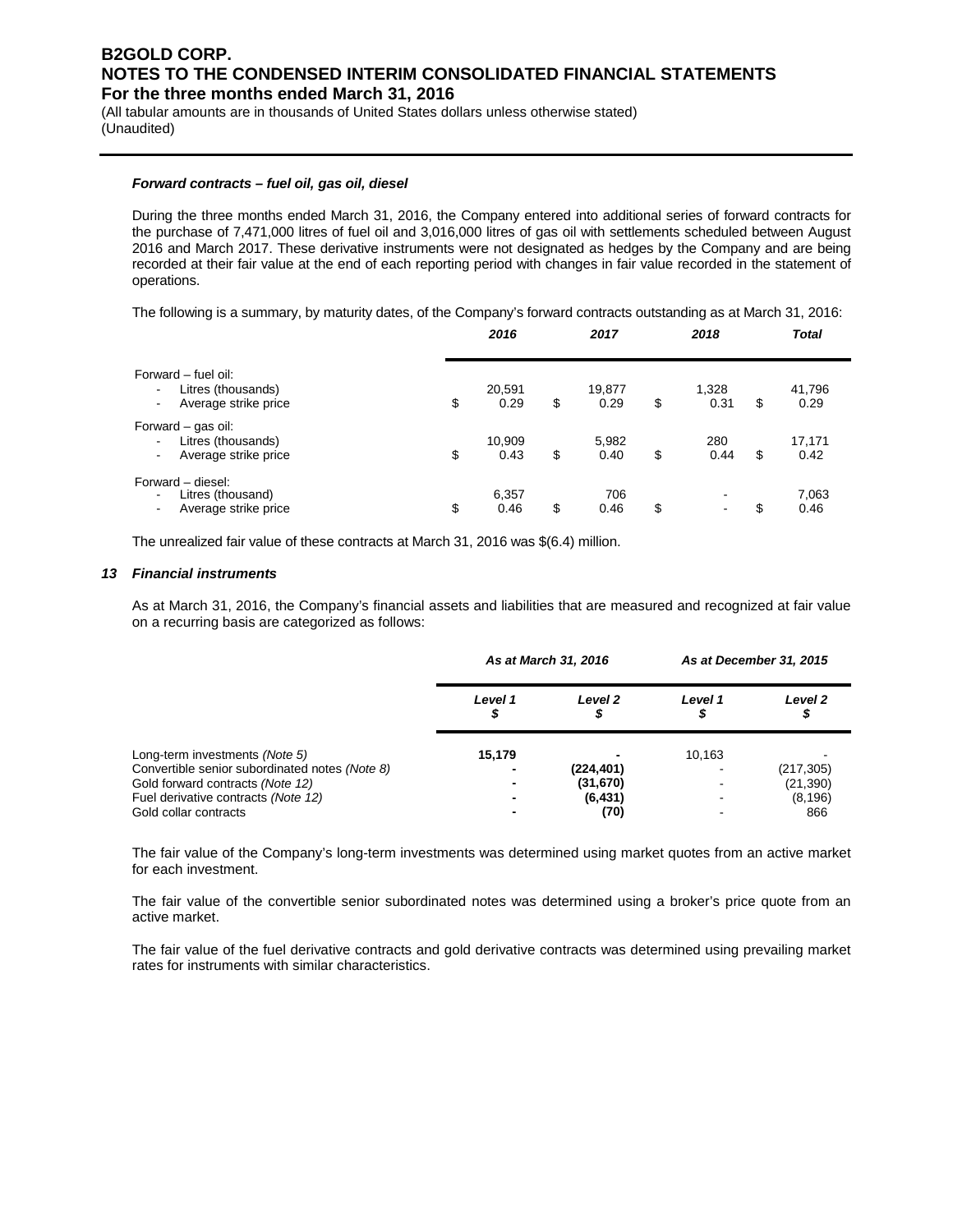(All tabular amounts are in thousands of United States dollars unless otherwise stated) (Unaudited)

#### *14 Income and other taxes*

Income tax expense differs from the amount that would result from applying the Canadian federal and provincial income tax rates to earnings from operations before taxes. These differences result from the following items:

|                                                                                                                                                                                                                                                                                                                                                                                                                | For the three<br>months ended<br>March 31, 2016       | For the three<br>months ended<br>March 31, 2015<br>S                                    |
|----------------------------------------------------------------------------------------------------------------------------------------------------------------------------------------------------------------------------------------------------------------------------------------------------------------------------------------------------------------------------------------------------------------|-------------------------------------------------------|-----------------------------------------------------------------------------------------|
| Consolidated income before income taxes<br>Canadian federal and provincial income tax rates                                                                                                                                                                                                                                                                                                                    | 2.423<br>26.00%                                       | 5.578<br>26.00%                                                                         |
| Income tax expense at statutory rates                                                                                                                                                                                                                                                                                                                                                                          | 630                                                   | 1,451                                                                                   |
| Increase (decrease) attributable to:                                                                                                                                                                                                                                                                                                                                                                           |                                                       |                                                                                         |
| Effects of different foreign statutory tax rates and tax holidays<br>Non-deductible expenditures<br>Losses for which no tax benefit has been recorded<br>Withholding tax and minimum tax<br>Change due to foreign exchange<br>Change in accruals for tax audits<br>Changes in estimates of deferred tax assets<br>Non-deductible portion of losses (gains)<br>Amounts under/(over) provided for in prior years | (9, 249)<br>2,091<br>1,272<br>1,992<br>(1,611)<br>647 | (4, 103)<br>2,522<br>2,121<br>577<br>3,508<br>(1, 545)<br>(1, 436)<br>(372)<br>(3, 486) |
| Income tax recovery                                                                                                                                                                                                                                                                                                                                                                                            | (4,228)                                               | (763)                                                                                   |
| Current income tax, withholding and other taxes<br>Deferred income tax expense (recovery)                                                                                                                                                                                                                                                                                                                      | 4,345<br>(8, 573)                                     | (2, 296)<br>1,533                                                                       |
| Income tax recovery                                                                                                                                                                                                                                                                                                                                                                                            | (4,228)                                               | (763)                                                                                   |

#### *15 Supplementary cash flow information*

Supplementary disclosure of cash flow information is provided in the table below:

#### *Non-cash (credits) charges:*

|                                                | For the three<br>months ended<br>March 31, 2016 | For the three<br>months ended<br>March 31, 2015 |
|------------------------------------------------|-------------------------------------------------|-------------------------------------------------|
| Depreciation and depletion                     | 34,313                                          | 32,795                                          |
| Share-based payments                           | 5,385                                           | 5,488                                           |
| Gain on sale of Bellavista property            |                                                 | (2, 192)                                        |
| (Gain) loss on fair value of convertible notes | 5,959                                           | (1,693)                                         |
| Write-down of long-term investments            |                                                 | 1,338                                           |
| Accretion of mine restoration provisions       | 346                                             | 354                                             |
| Deferred income tax expense (recovery)         | (8,573)                                         | 1,533                                           |
| Unrealized loss on derivative instruments      | 9,450                                           | 93                                              |
| Other                                          | 1.715                                           | 971                                             |
|                                                | 48.595                                          | 38.687                                          |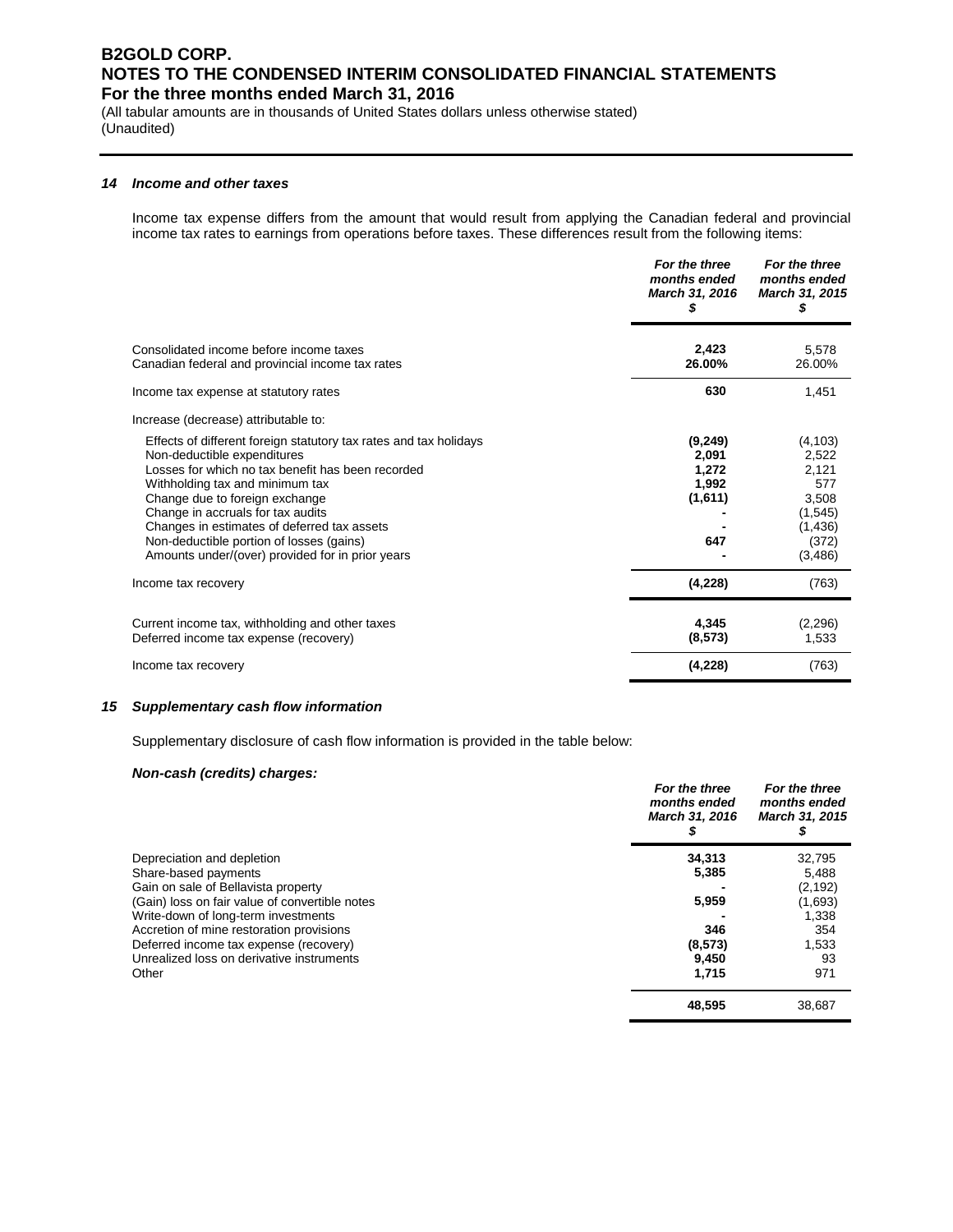(All tabular amounts are in thousands of United States dollars unless otherwise stated) (Unaudited)

#### *Changes in non-cash working capital:*

|                                          | For the three<br>months ended<br><b>March 31, 2016</b> | For the three<br>months ended<br><b>March 31, 2015</b> |
|------------------------------------------|--------------------------------------------------------|--------------------------------------------------------|
| Accounts receivable and prepaids         | 1,377                                                  | 2,182                                                  |
| Value-added and other tax receivables    | (1,637)                                                | 2,188                                                  |
| Inventories                              | (5,217)                                                | 11,643                                                 |
| Accounts payable and accrued liabilities | 28                                                     | 7,871                                                  |
| Income and other taxes payables          | (610)                                                  | (8,803)                                                |
|                                          | (6,059)                                                | 15,081                                                 |

#### *Other exploration and development:*

| For the three<br>months ended<br>March 31, 2016 | For the three<br>months ended<br>March 31, 2015 |
|-------------------------------------------------|-------------------------------------------------|
| (466)                                           | (1,203)                                         |
| (726)                                           | (1,049)                                         |
| (508)                                           | (847)                                           |
| (291)                                           | (802)                                           |
| (924)                                           | (18, 481)                                       |
| (616)                                           | (649)                                           |
| (277)                                           | (417)                                           |
| (1,225)                                         | (815)                                           |
| (5,033)                                         | (24, 263)                                       |
|                                                 |                                                 |

#### *Non-cash investing and financing activities:*

|                                                                                                  | For the three<br>months ended<br><b>March 31, 2016</b> | For the three<br>months ended<br><b>March 31, 2015</b> |
|--------------------------------------------------------------------------------------------------|--------------------------------------------------------|--------------------------------------------------------|
| Stock-based compensation, capitalized to resource property interests                             | 329                                                    | 685                                                    |
| Mining equipment purchased under equipment loan                                                  |                                                        | 1.559                                                  |
| Interest expense, capitalized to resource property interests                                     | 1.844                                                  | 3,221                                                  |
| Change in accounts payable and accrued liabilities relating to resource property<br>expenditures | (4,737)                                                | (4,059)                                                |

#### *16 Compensation of key management*

Key management includes the Company's directors, members of the Executive Committee and members of Senior Management. Compensation to key management included: *For the three For the three* 

|                                                                   | For the three<br>months ended<br><b>March 31, 2016</b> | For the three<br>months ended<br><b>March 31,2015</b> |
|-------------------------------------------------------------------|--------------------------------------------------------|-------------------------------------------------------|
| Salaries and short-term employee benefits<br>Share-based payments | 878<br>3,252                                           | 2,231<br>2,623                                        |
|                                                                   | 4,130                                                  | 4,854                                                 |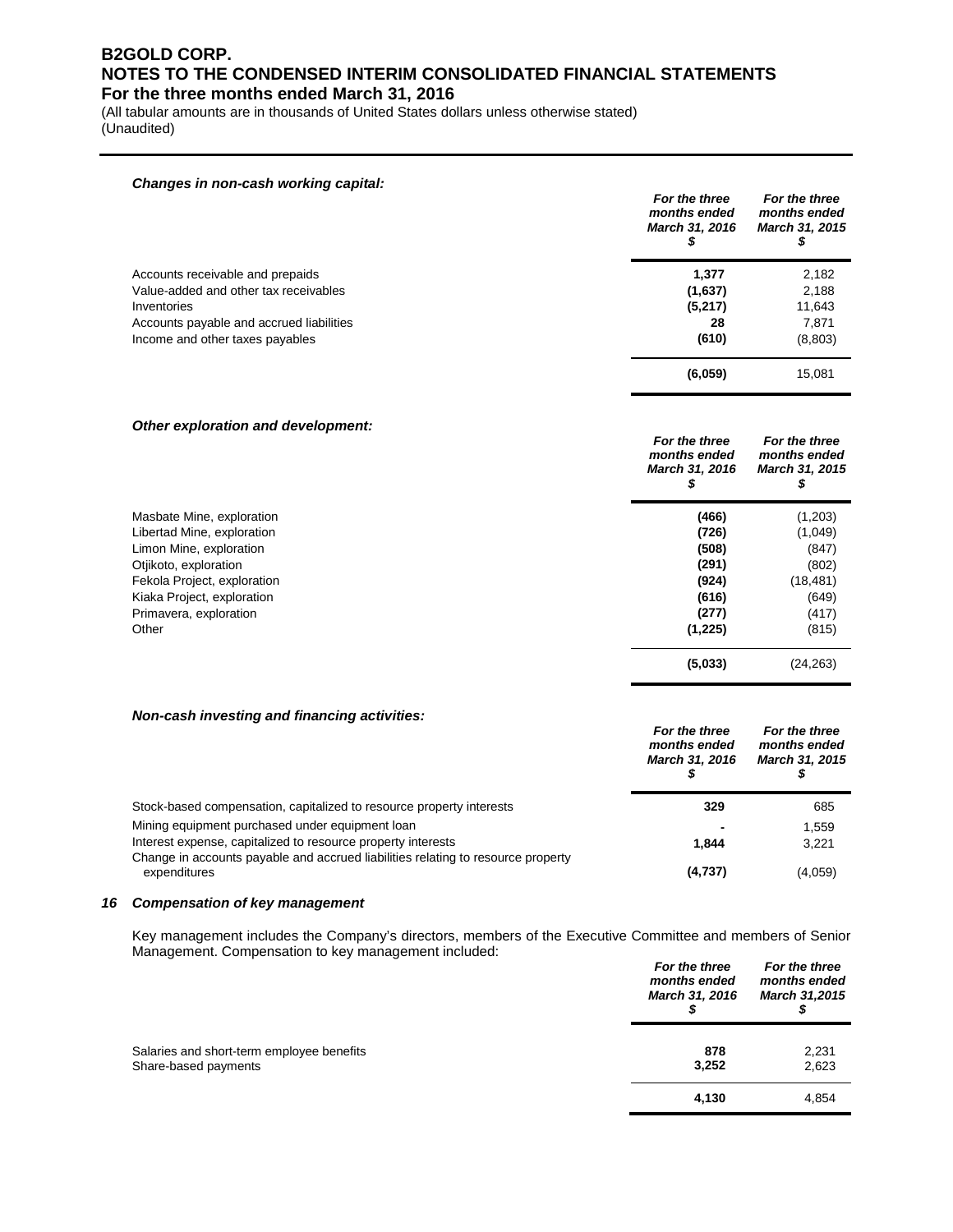(All tabular amounts are in thousands of United States dollars unless otherwise stated) (Unaudited)

#### *17 Segmented Information*

The Company's reportable operating segments include its mining operations and development projects, namely the Limon, Libertad, Masbate and Otjikoto mines, and the Fekola, Gramalote and Kiaka projects. The "Other Mineral Properties" segment consists of the Company's interests in mineral properties which are at various stages of exploration. The "Corporate and Other" segment includes corporate operations.

The Company's segments are summarized in the following tables.

*For the three months ended March 31, 2016*

|                          | <b>Otiikoto</b><br><b>Project</b> | <b>Masbate</b><br><b>Mine</b><br>\$ | Libertad<br>Mine<br>\$ | Limon<br><b>Mine</b><br>\$ | Fekola<br><b>Project</b><br>D | Gramalote<br><b>Project</b> | Kiaka<br><b>Project</b><br>ъ | <b>Other</b><br><b>Mineral</b><br><b>Properties</b> | Corporate<br>& Other<br>\$ | <b>Total</b><br>\$ |
|--------------------------|-----------------------------------|-------------------------------------|------------------------|----------------------------|-------------------------------|-----------------------------|------------------------------|-----------------------------------------------------|----------------------------|--------------------|
| Gold revenue             | 45,179                            | 53,101                              | 33,193                 | 12,779                     | -                             | ۰                           | -                            |                                                     | $\blacksquare$             | 144,252            |
| <b>Production costs</b>  | 14,376                            | 21,245                              | 17.139                 | 8,884                      |                               | ۰                           | -                            | ٠                                                   | $\overline{\phantom{a}}$   | 61,644             |
| Depreciation & depletion | 12,526                            | 8,485                               | 9,536                  | 3,766                      |                               |                             |                              | $\overline{\phantom{a}}$                            | 50                         | 34,363             |
| Net (loss) income        | 13,443                            | 18,472                              | 2,261                  | (1,008)                    | 1,585                         | ۰                           | 552                          | 85                                                  | (28, 739)                  | 6,651              |
| Capital expenditures     | 18,999                            | 8.980                               | 9.506                  | 1,887                      | 47,365                        | 63                          | 616                          | 1,503                                               | (280)                      | 88,639             |
| Total assets             | 452,362                           | 524.403                             | 140.484                | 74.279                     | 677,594                       | 42.694                      | 64.393                       | 59,391                                              | 74.759                     | 2.110.359          |

#### *For the three months ended March 31, 2015*

|                          | <b>Otjikoto</b><br><b>Project</b> | <b>Masbate</b><br>Mine<br>\$ | Libertad<br>Mine<br>\$ | Limon<br>Mine<br>\$ | Fekola<br>Project | Gramalote<br><b>Project</b> | Kiaka<br>Project | <b>Other</b><br><b>Mineral</b><br><b>Properties</b> | Corporate<br>& Other<br>\$ | <b>Total</b><br>\$ |
|--------------------------|-----------------------------------|------------------------------|------------------------|---------------------|-------------------|-----------------------------|------------------|-----------------------------------------------------|----------------------------|--------------------|
| Gold revenue             | 16,186                            | 68.448                       | 37,535                 | 16,723              | ٠                 | ٠                           |                  |                                                     |                            | 138,892            |
| <b>Production costs</b>  | 6,833                             | 37.395                       | 23.341                 | 10.254              |                   |                             |                  |                                                     | $\sim$                     | 77,823             |
| Depreciation & depletion | 3,505                             | 11,017                       | 12.043                 | 6,233               |                   |                             |                  |                                                     | 56                         | 32,851             |
| Net (loss) income        | 2,709                             | 14,922                       | 2,788                  | (1, 479)            | (1,851)           | ٠                           | (737)            | (143)                                               | (9,868)                    | 6,341              |
| Capital expenditures     | 14,327                            | 5,329                        | 7,188                  | 6,244               | 18,481            | 3,450                       | 650              | 1,231                                               | 8                          | 56,908             |
| <b>Total assets</b>      | 471.933                           | 522.004                      | 203.175                | 105.593             | 500.462           | 70.182                      | 59.989           | 57.900                                              |                            | 68.765 2.059.903   |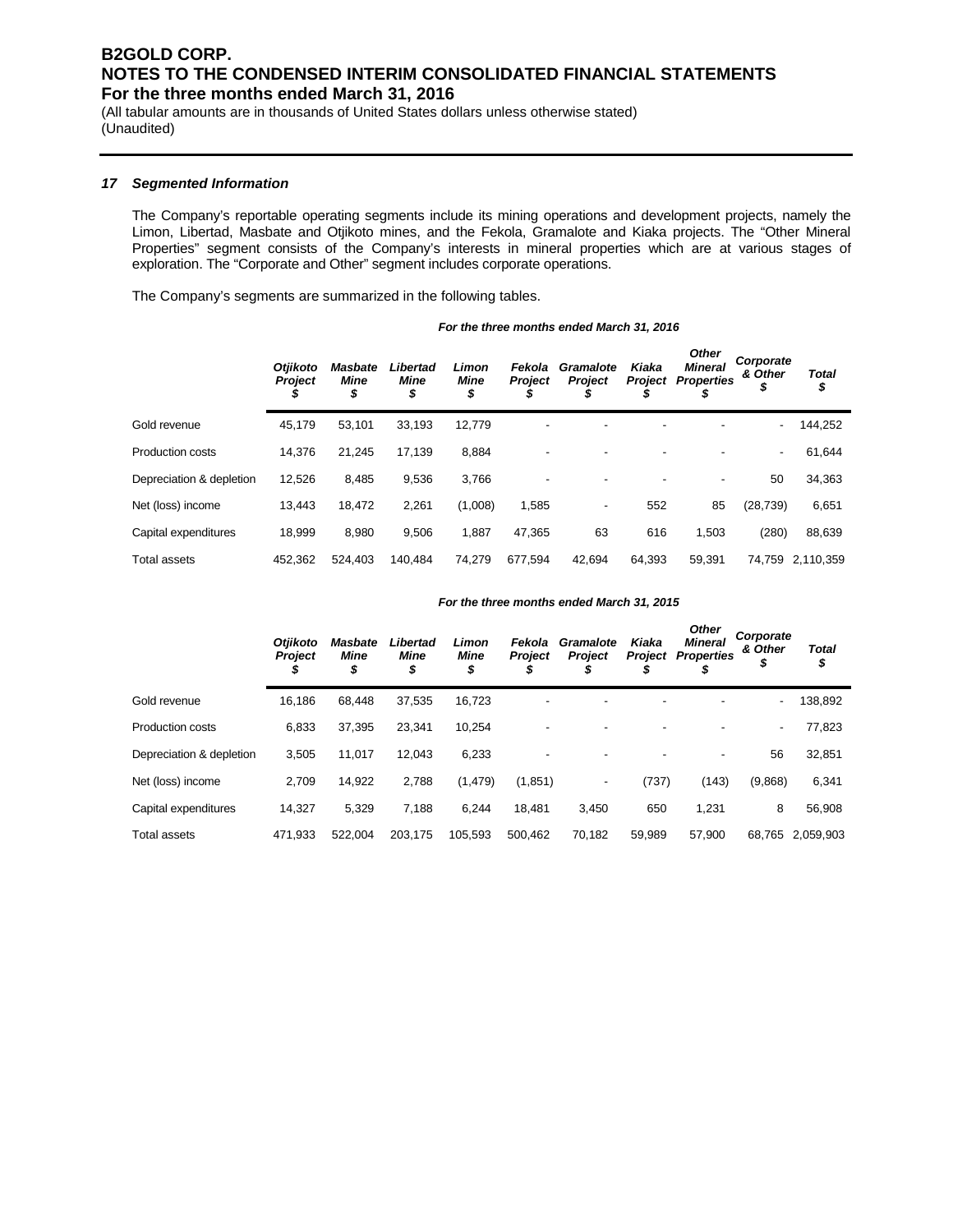(All tabular amounts are in thousands of United States dollars unless otherwise stated) (Unaudited)

The Company's mining interests are located in the following geographical locations:

|                     | March 31,<br>2016<br>\$ | December 31,<br>2015<br>\$ |
|---------------------|-------------------------|----------------------------|
| Mining interests    |                         |                            |
| Mali                | 685,654                 | 639,780                    |
| Philippines         | 419,230                 | 419,129                    |
| Namibia             | 402,795                 | 396,338                    |
| Nicaragua           | 168,669                 | 171,087                    |
| Colombia            | 72,624                  | 71,111                     |
| <b>Burkina Faso</b> | 65,799                  | 64,934                     |
| Chile               | 1,978                   | 1,964                      |
| Finland             | 568                     | 489                        |
| Canada              | 597                     | 928                        |
|                     | 1,817,914               | 1,765,760                  |

#### *18 Commitments*

• As at March 31, 2016, the Company had commitments (in addition to those disclosed elsewhere in these financial statements) for payments of \$89.3 million for Fekola project equipment and development costs. Of this \$75.5 million is expected to be incurred in 2016 and \$13.8 million in 2017.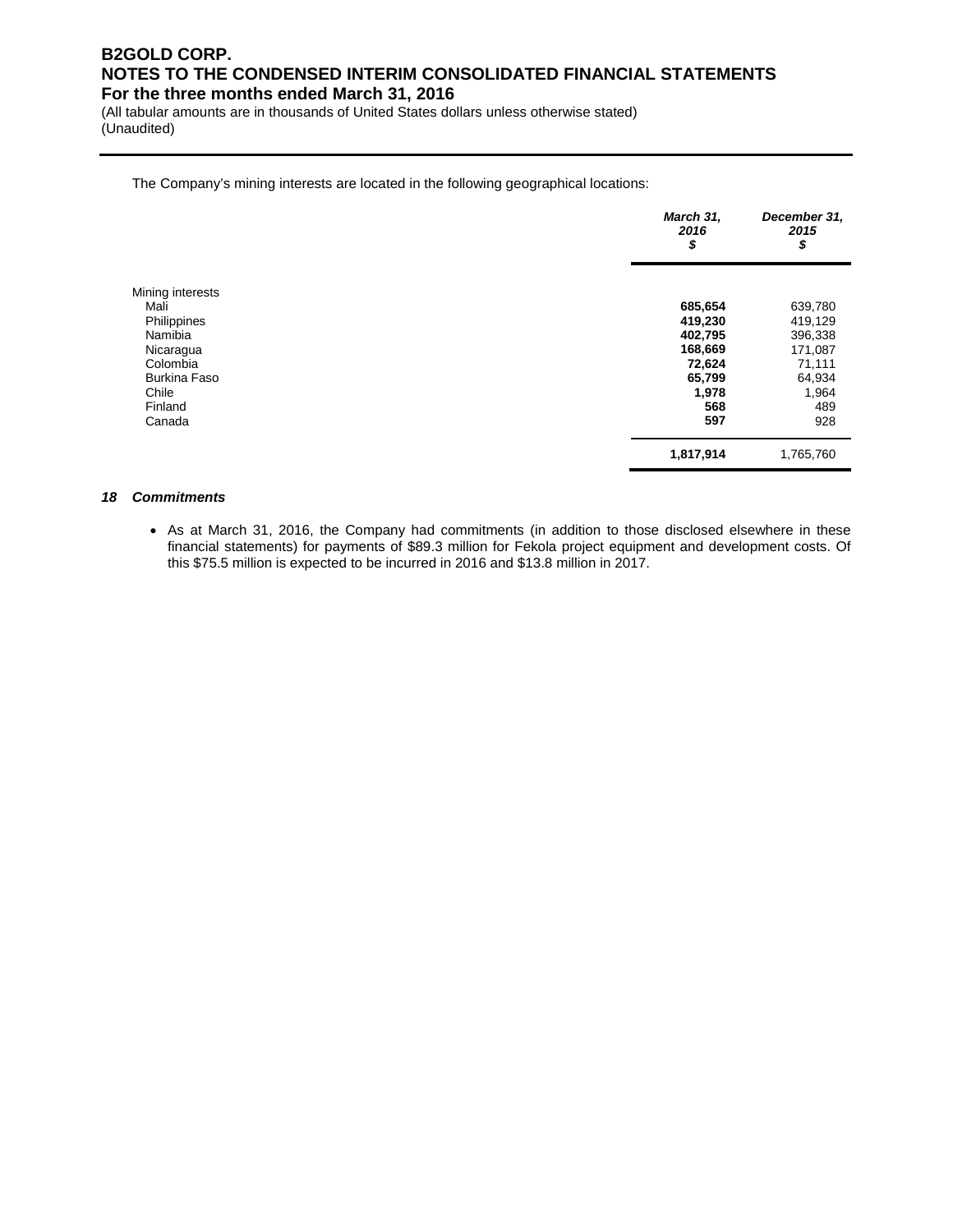## **B2GOLD CORP. MINING INTERESTS SCHEDULE (NOTE 19)**

#### **For the three months ended March 31, 2016**

(All tabular amounts are in thousands of United States dollars unless otherwise stated) (Unaudited)

|                                                                       |                                             |                                                        | Cost                           |                      |                                                              |                                             |                                                    | <b>Accumulated depreciation</b>             | Net carrying value             |                                                    |                                         |                                         |
|-----------------------------------------------------------------------|---------------------------------------------|--------------------------------------------------------|--------------------------------|----------------------|--------------------------------------------------------------|---------------------------------------------|----------------------------------------------------|---------------------------------------------|--------------------------------|----------------------------------------------------|-----------------------------------------|-----------------------------------------|
|                                                                       | <b>Balance at</b><br>Dec. 31,<br>2015<br>\$ | <b>Acquisition</b><br>costs/<br><b>Additions</b><br>\$ | Disposals/<br>write-offs<br>\$ | <b>Reclass</b><br>\$ | <b>Cumulative</b><br>translation<br>adjustment<br>\$         | <b>Balance at</b><br>Mar. 31,<br>2016<br>\$ | <b>Balance</b> at<br>Dec. 31,<br>2015<br>\$        | <b>Depreciation</b><br>\$                   | Disposals/<br>write-offs<br>\$ | <b>Balance at</b><br>Mar. 31.<br>2016<br>\$        | As at<br>Mar. 31,<br>2016<br>\$         | As at<br>Dec. 31,<br>2015<br>\$         |
| Property, plant and equipment (depletable)                            |                                             |                                                        |                                |                      |                                                              |                                             |                                                    |                                             |                                |                                                    |                                         |                                         |
| Otjikoto<br>Masbate<br>Libertad<br>Limon                              | 437,591<br>472,021<br>272,295<br>140,791    | 17,914<br>10,804<br>9,755<br>2,228                     | (1,366)<br>(248)               |                      | $\blacksquare$                                               | 455,505<br>481,459<br>281,802<br>143,019    | (41, 810)<br>(125, 574)<br>(169, 721)<br>(87, 197) | (11, 755)<br>(10,078)<br>(9,927)<br>(4,560) | 741<br>25<br>÷,                | (53, 565)<br>(134, 911)<br>(179, 623)<br>(91, 757) | 401,940<br>346,548<br>102,179<br>51,262 | 395,781<br>346,447<br>102,574<br>53,594 |
|                                                                       | 1,322,698                                   | 40,701                                                 | (1,614)                        | $\sim$               | $\blacksquare$                                               | 1,361,785                                   | (424, 302)                                         | (36, 320)                                   | 766                            | (459, 856)                                         | 901,929                                 | 898,396                                 |
| Masbate undeveloped mineral<br>interests                              | 72,682                                      |                                                        |                                |                      | $\blacksquare$                                               | 72,682                                      |                                                    |                                             |                                |                                                    | 72,682                                  | 72,682                                  |
| Mine under construction                                               |                                             |                                                        |                                |                      |                                                              |                                             |                                                    |                                             |                                |                                                    |                                         |                                         |
| Fekola                                                                | 631,524                                     | 45,277                                                 |                                |                      |                                                              | 676,801                                     |                                                    |                                             |                                |                                                    | 676,801                                 | 631,524                                 |
|                                                                       | 631,524                                     | 45,277                                                 | $\blacksquare$                 |                      |                                                              | 676,801                                     | $\ddot{\phantom{1}}$                               |                                             | $\blacksquare$                 | $\sim$                                             | 676,801                                 | 631,524                                 |
| Exploration & evaluation properties (non-depletable)                  |                                             |                                                        |                                |                      |                                                              |                                             |                                                    |                                             |                                |                                                    |                                         |                                         |
| Kiaka<br>Mocoa<br>Calibre<br>Other                                    | 63,339<br>28,717<br>11,252<br>16,528        | 658<br>12<br>278<br>1,224                              |                                |                      | $\overline{\phantom{a}}$<br>$\blacksquare$<br>$\blacksquare$ | 63,997<br>28,729<br>11,530<br>17,752        |                                                    |                                             |                                | $\overline{\phantom{a}}$                           | 63,997<br>28,729<br>11,530<br>17,752    | 63,339<br>28,717<br>11,252<br>16,528    |
|                                                                       | 119,836                                     | 2,172                                                  |                                |                      | $\sim$                                                       | 122,008                                     |                                                    |                                             |                                | $\sim$                                             | 122,008                                 | 119,836                                 |
| Corporate                                                             |                                             |                                                        |                                |                      |                                                              |                                             |                                                    |                                             |                                |                                                    |                                         |                                         |
| Office, furniture & equipment                                         | 2,062                                       | (280)                                                  | $\blacksquare$                 |                      | $\blacksquare$                                               | 1,782                                       | (1, 134)                                           | (50)                                        |                                | (1, 184)                                           | 598                                     | 928                                     |
|                                                                       | 2,062                                       | (280)                                                  | $\overline{\phantom{a}}$       | ٠                    |                                                              | 1,782                                       | (1, 134)                                           | (50)                                        |                                | (1, 184)                                           | 598                                     | 928                                     |
|                                                                       | 2,148,802                                   | 87,870                                                 | (1,614)                        |                      | $\overline{\phantom{a}}$                                     | 2,235,058                                   | (425, 436)                                         | (36, 370)                                   | 766                            | (461, 040)                                         | 1,774,018                               | 1,723,366                               |
| Investments in joint ventures (accounted for using the equity method) |                                             |                                                        |                                |                      |                                                              |                                             |                                                    |                                             |                                |                                                    |                                         |                                         |
| Gramalote<br>Quebradona                                               | 41,193<br>1,201                             | 1,502                                                  |                                |                      |                                                              | 42,695<br>1,201                             |                                                    |                                             |                                | $\overline{a}$                                     | 42,695<br>1,201                         | 41,193<br>1,201                         |
|                                                                       | 42,394                                      | 1,502                                                  |                                | ٠                    |                                                              | 43,896                                      | $\blacksquare$                                     | $\overline{\phantom{a}}$                    |                                |                                                    | 43,896                                  | 42,394                                  |
|                                                                       | 2,191,196                                   | 89,372                                                 | (1,614)                        | $\sim$               | $\blacksquare$                                               | 2,278,954                                   | (425, 436)                                         | (36, 370)                                   | 766                            | (461, 040)                                         | 1,817,914                               | 1,765,760                               |
|                                                                       |                                             |                                                        |                                |                      |                                                              |                                             |                                                    |                                             |                                |                                                    |                                         |                                         |